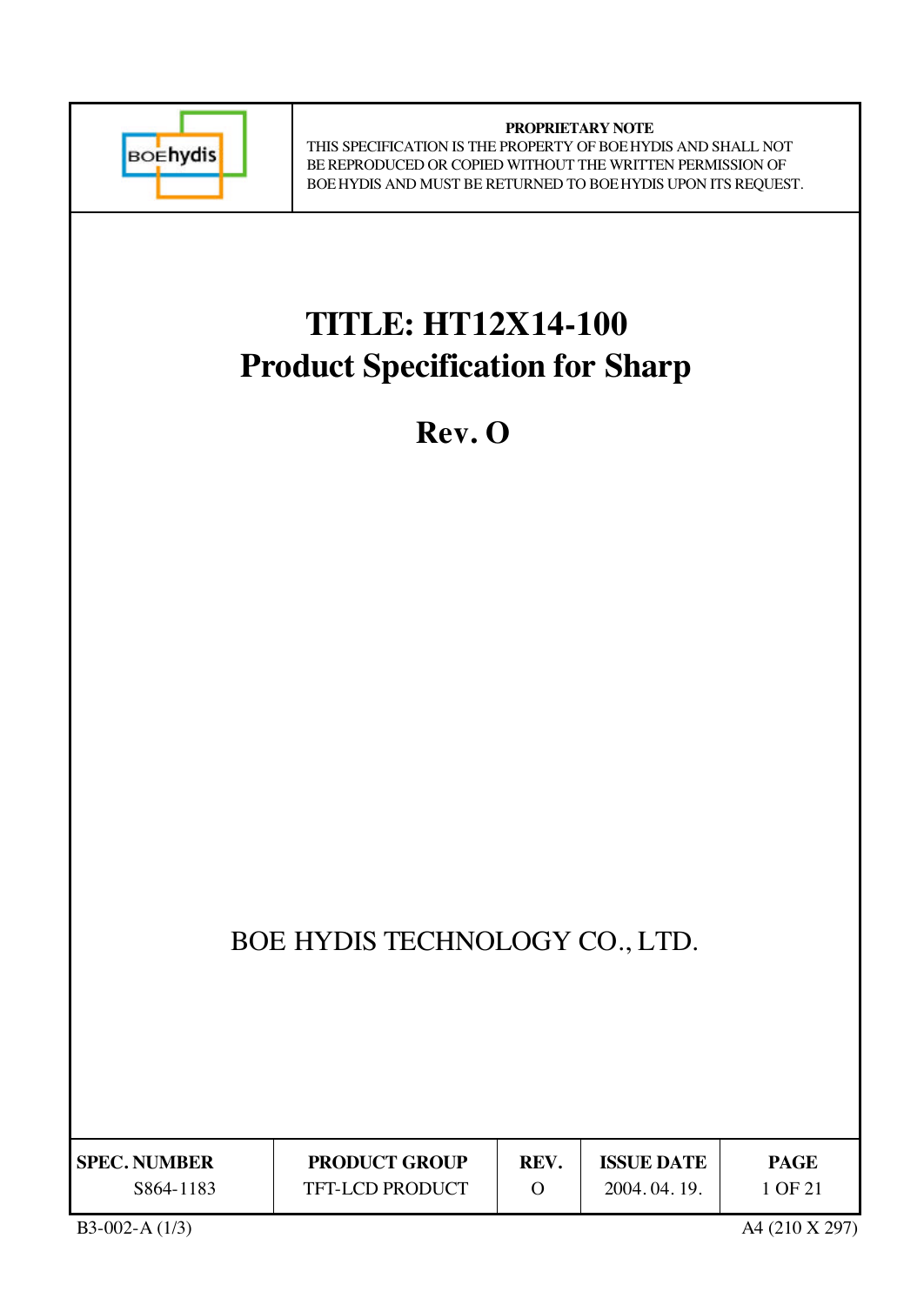| <b>BOEhydis</b> |                     |                        | PRODUCT GROUP                               | REV.        | <b>ISSUE DATE</b> |  |
|-----------------|---------------------|------------------------|---------------------------------------------|-------------|-------------------|--|
|                 |                     |                        | TFT-LCD PRODUCT                             | ${\bf O}$   | 2004.04.19.       |  |
|                 |                     |                        |                                             |             |                   |  |
|                 |                     |                        | <b>REVISION HISTORY</b>                     |             |                   |  |
| REV.            | ECN NO.             |                        | DESCRIPTION OF CHANGES                      | <b>DATE</b> | <b>PREPARED</b>   |  |
| $\mathcal O$    |                     | <b>Initial Release</b> |                                             | 04.04.19    | B.C.Kim           |  |
|                 |                     |                        |                                             |             |                   |  |
|                 | <b>SPEC. NUMBER</b> |                        | <b>SPEC. TITLE</b>                          |             | <b>PAGE</b>       |  |
|                 | S864-1183           |                        | HT12X14-100 Product Specification for Sharp |             | 2 OF 21           |  |
| B3-002-A (2/3)  |                     |                        |                                             |             | A4 (210 X 297)    |  |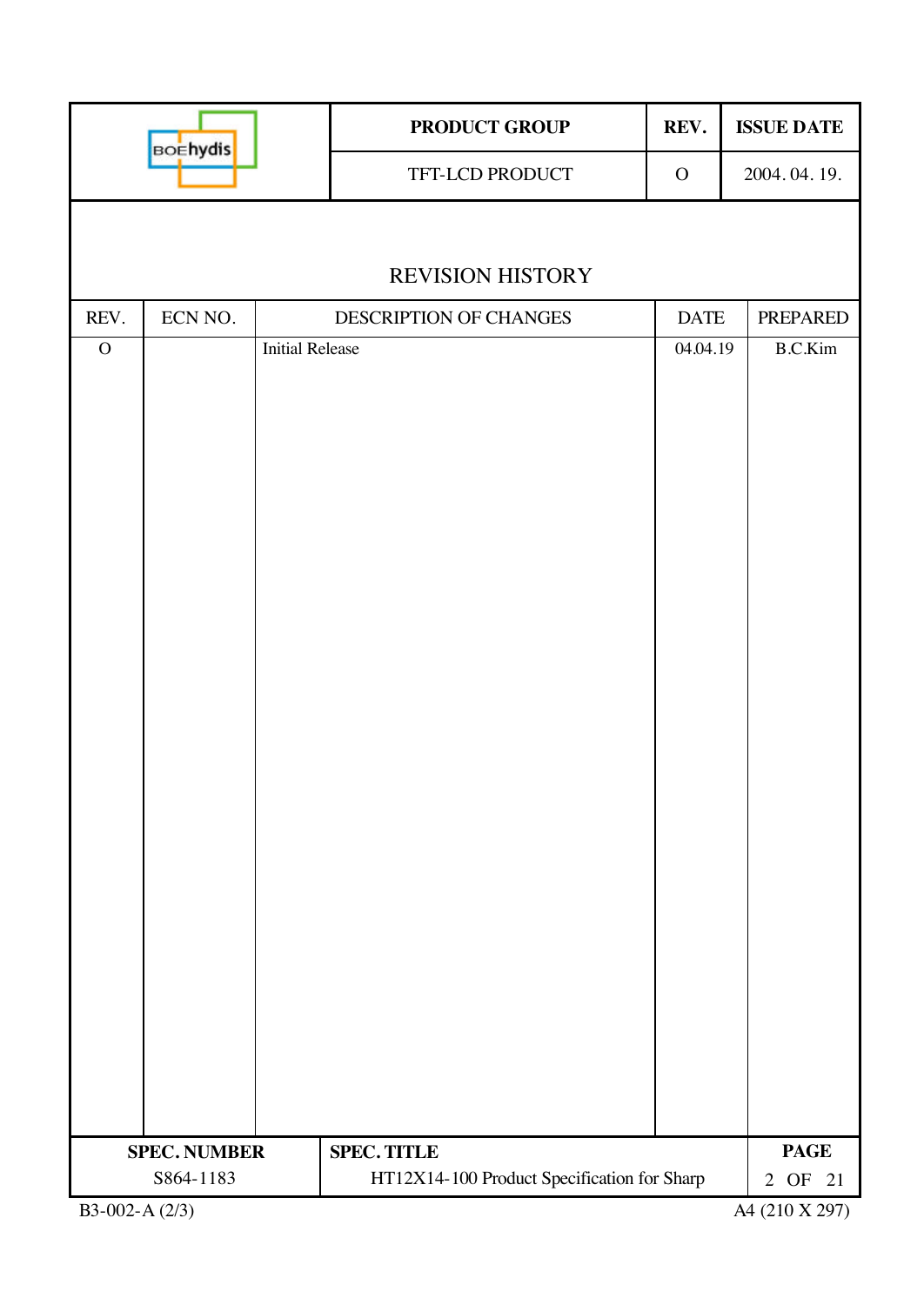|                     |                                     | <b>PRODUCT GROUP</b>                                  | REV.     | <b>ISSUE DATE</b>    |  |  |
|---------------------|-------------------------------------|-------------------------------------------------------|----------|----------------------|--|--|
|                     | <b>BOEhydis</b>                     | TFT-LCD PRODUCT                                       | $\Omega$ | 2004.04.19           |  |  |
|                     |                                     | <b>Contents</b>                                       |          |                      |  |  |
| No                  |                                     | Item                                                  |          | Page                 |  |  |
| 1.0                 | <b>General Description</b>          |                                                       |          | $\overline{4}$       |  |  |
| 2.0                 | <b>Absolute Maximum Ratings</b>     |                                                       |          | 5                    |  |  |
| 3.0                 | <b>Electrical Specifications</b>    |                                                       |          | 6                    |  |  |
| 4.0                 | <b>Optical Specifications</b>       |                                                       |          | $\overline{7}$       |  |  |
| 5.0                 | <b>Interface Connection</b>         |                                                       |          | 9                    |  |  |
| 6.0                 | <b>Signal Timing Specifications</b> |                                                       |          | 11                   |  |  |
| 7.0                 |                                     | Signal Timing Waveforms of interface signal (DE mode) |          | 13                   |  |  |
| 8.0                 |                                     | Input Signals, Display Colors & Gray Scale of Colors  |          | 14                   |  |  |
| 9.0                 | Power Sequence                      |                                                       |          | 15                   |  |  |
| 10.0                | Mechanical Characteristics          |                                                       |          |                      |  |  |
| 11.0                | <b>Reliability Test</b>             |                                                       |          | 17                   |  |  |
| 12.0                | Handling & Cautions                 |                                                       |          | 18                   |  |  |
| 13.0                | Appendix                            |                                                       |          | 19                   |  |  |
|                     |                                     |                                                       |          |                      |  |  |
| <b>SPEC. NUMBER</b> |                                     | <b>SPEC. TITLE</b>                                    |          | <b>PAGE</b>          |  |  |
|                     | S864-1183                           | HT12X14-100 Product Specification for Sharp           |          | <b>OF</b><br>3<br>21 |  |  |
| B3-002-A (3/3)      |                                     |                                                       |          | A4 (210 X 297)       |  |  |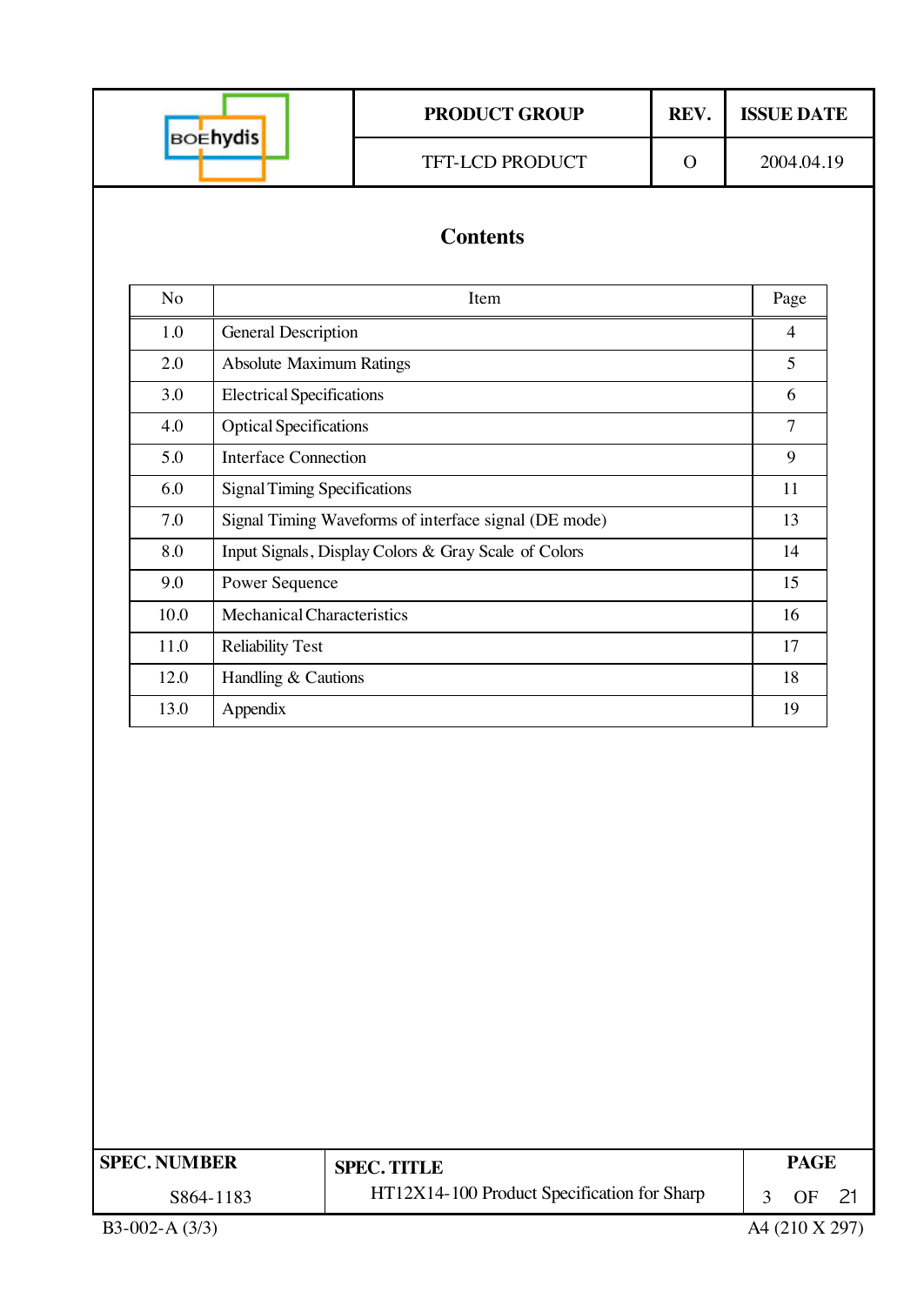| <b>BOENYdis</b>                | <b>PRODUCT GROUP</b>   | REV. | <b>ISSUE DATE</b> |
|--------------------------------|------------------------|------|-------------------|
|                                | <b>TFT-LCD PRODUCT</b> | ( )  | 2004.04.19        |
| <b>1.0 GENERAL DESCRIPTION</b> |                        |      |                   |

## 1.1 Introduction

HT12X14-100 is a color active matrix TFT LCD module using amorphous silicon TFT's (Thin Film Transistors) as an active switching devices. This module has a 12.1 inch diagonally measured active area with XGA resolutions (1024 horizontal by 768 vertical pixel array). Each pixel is divided into RED, GREEN, BLUE dots which are arranged in vertical stripe and this module can display 262,144 colors. The TFT-LCD panel used for this module is a low reflection and higher color type.



#### 1.2 Features

- Thin and light weight
- 3.3 V power supply
- Low driving voltage and low power consumption
- **1** Channel LVDS Interface
- **Single CCFL (Bottom side/Horizontal Direction)**
- $\bullet$  262,144 colors
- Data enable signal mode
- Side Mounting Frame

#### 1.3 Applications

 $\bullet$  Notebook PC

| <b>SPEC. NUMBER</b> | <b>SPEC. TITLE</b>                          | PAGE     |  |
|---------------------|---------------------------------------------|----------|--|
| S864-1183           | HT12X14-100 Product Specification for Sharp | $\Omega$ |  |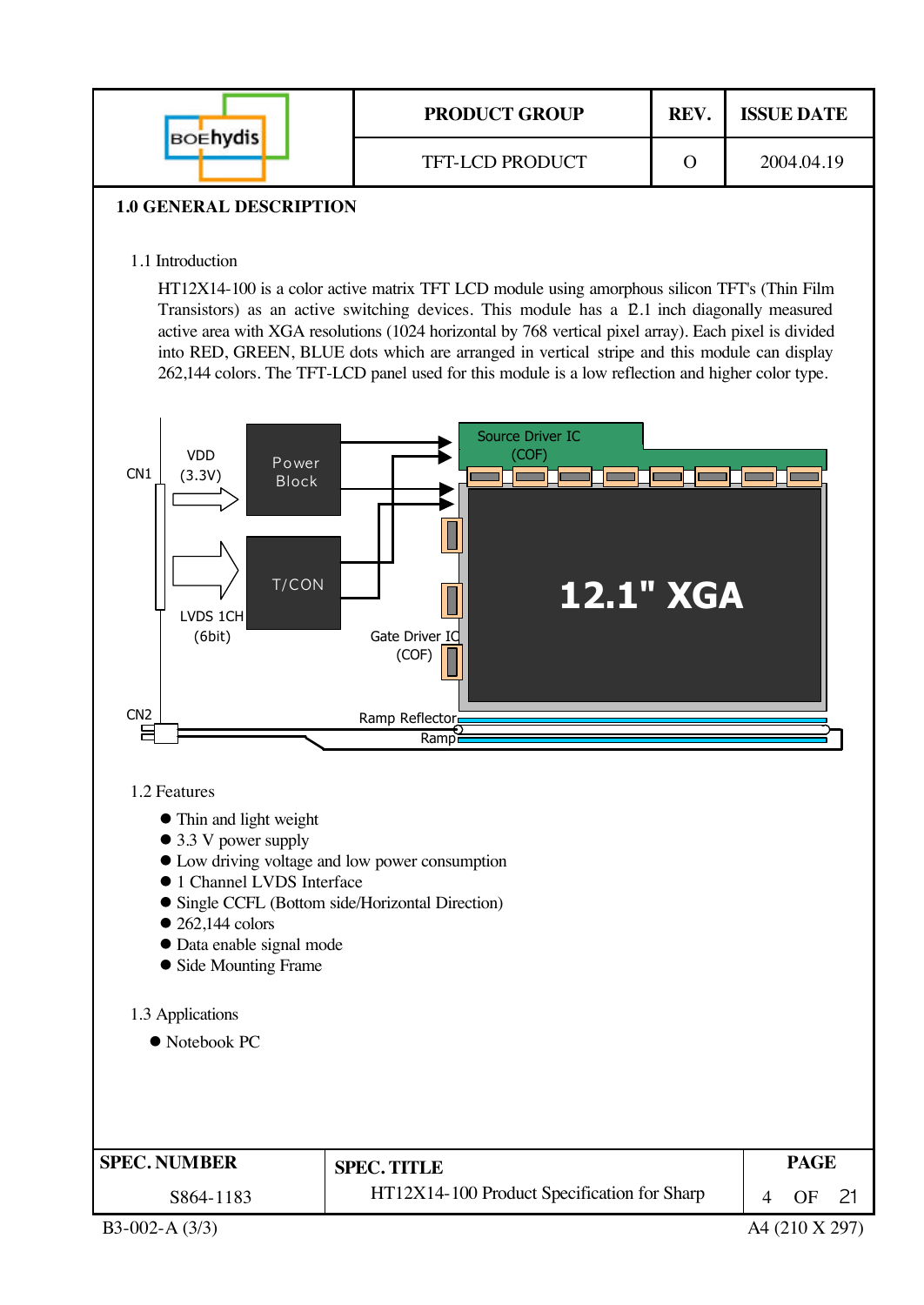| <b>BOENYdis</b> | <b>PRODUCT GROUP</b>   | REV. | <b>ISSUE DATE</b> |
|-----------------|------------------------|------|-------------------|
|                 | <b>TFT-LCD PRODUCT</b> |      | 2004.04.19        |

1.4 General Specifications

| <b>Parameter</b>    | <b>Specification</b>                                                | Unit   | <b>Remark</b><br>s |
|---------------------|---------------------------------------------------------------------|--------|--------------------|
| Active area         | 245.76 (H) $\times$ 184.32 (V)                                      | mm     |                    |
| Number of pixels    | 1024 (H) $\times$ 768 (V)                                           | pixels |                    |
| Pixel pitch         | $0.240$ (H) $\times$ 0.240 (V)                                      | mm     |                    |
| Pixel arrangement   | <b>RGB</b> Vertical stripe                                          |        |                    |
| Display colors      | 262,144                                                             | colors |                    |
| Display mode        | Normally white                                                      |        |                    |
| Dimensional outline | $261.0\pm0.5(W) \times 199.0\pm0.5(V) \times 4.7(D)$ Typ./5.0(D)Max | mm     |                    |
| Weight              | 275 (Typ.) / 285 (Max.)                                             | g      |                    |
| Back-light          | CCFL, Horizontal-lamp type                                          |        | Note 1             |

Note 1: CCFL (Cold Cathode Fluorescent Lamp)

### **2.0 ABSOLUTE MAXIMUM RATINGS**

The followings are maximum values which, if exceed, may cause faulty operation or damage to the unit.

 $[VSS = GND = 0V]$ 

| Parameter                    | Symbol       | Min            | Max           | Unit | Remark             |
|------------------------------|--------------|----------------|---------------|------|--------------------|
| Power Input Voltage          | $\rm V_{DD}$ | $VSS-0.3$      | 4.0           | V    | $Ta = 25^{\circ}C$ |
| Logic Input Voltage          | $V_{IN}$     | $VSS-0.3$      | $V_{DD}$ +0.3 | V    |                    |
| Back-light Lamp Current      | $I_{BL}$     | 2              | 6             | mA   |                    |
| Back-light lamp Frequency    | $F_{L}$      | 45             | 80            | KHz  |                    |
| <b>Operating Temperature</b> | $T_{OP}$     | $\overline{0}$ | $+50$         | Ĉ    |                    |
| (Humidity)                   | <b>RH</b>    |                | 80            | $\%$ | $≤40$ ℃            |
| <b>Storage Temperature</b>   | $T_{ST}$     | $-20$          | $+60$         | °C   |                    |
| (Humidity)                   | <b>RH</b>    |                | 90            | $\%$ | $≤40$ ℃            |

| <b>SPEC. NUMBER</b> | <b>SPEC. TITLE</b>                          | <b>PAGE</b> |  |
|---------------------|---------------------------------------------|-------------|--|
| S864-1183           | HT12X14-100 Product Specification for Sharp | OF          |  |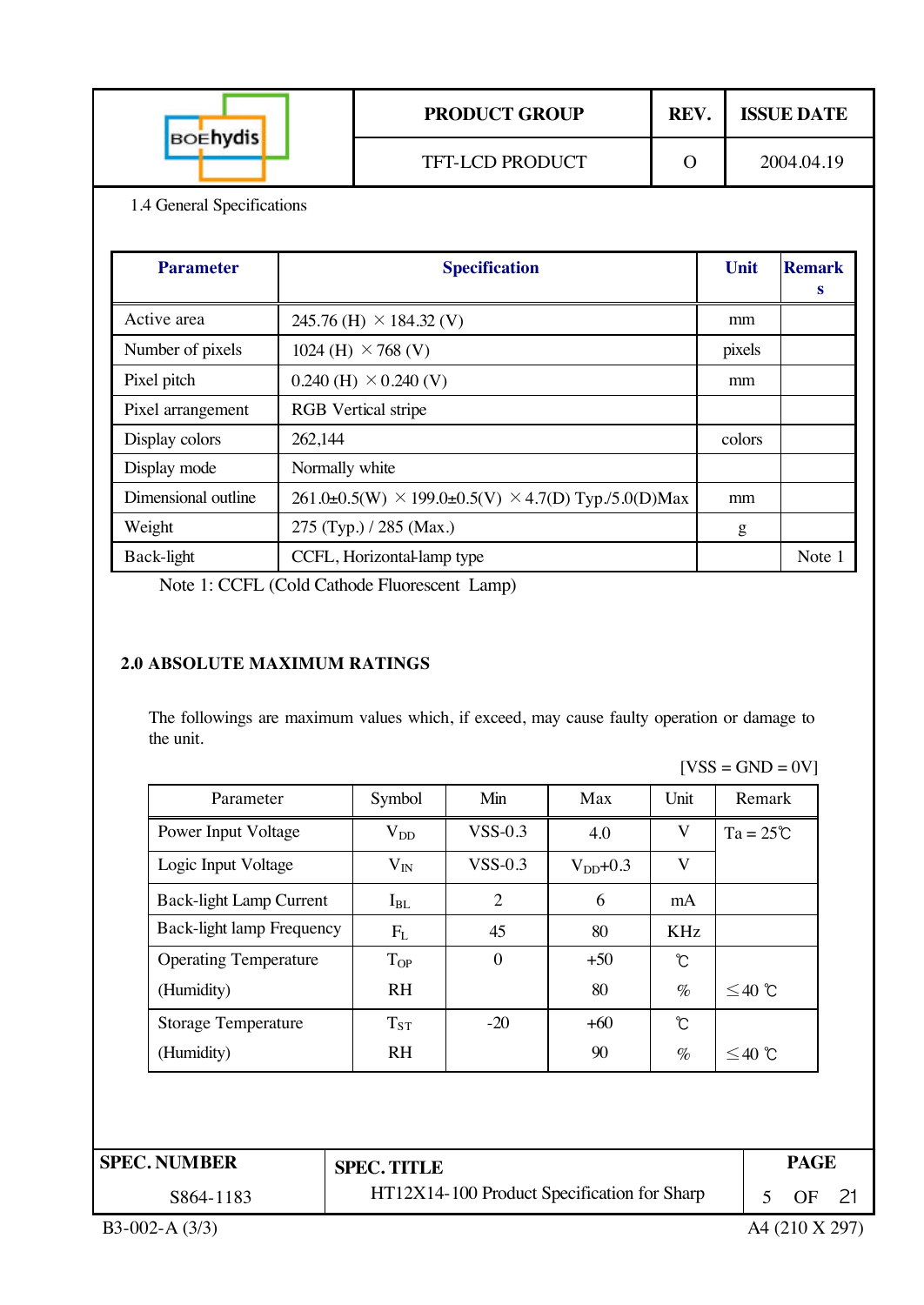|                                                                                                                                                                                                                                                 |                                                                                                                                         | <b>PRODUCT GROUP</b><br><b>TFT-LCD PRODUCT</b> |                          |        | REV.         | <b>ISSUE DATE</b>          |
|-------------------------------------------------------------------------------------------------------------------------------------------------------------------------------------------------------------------------------------------------|-----------------------------------------------------------------------------------------------------------------------------------------|------------------------------------------------|--------------------------|--------|--------------|----------------------------|
| <b>BOEhydis</b>                                                                                                                                                                                                                                 |                                                                                                                                         |                                                |                          |        | $\mathbf{O}$ | 2004.04.19                 |
| <b>3.0 ELECTRICAL SPECIFICATIONS</b>                                                                                                                                                                                                            |                                                                                                                                         |                                                |                          |        |              | $[Ta = 25 \pm 2\degree C]$ |
| <b>Parameter</b>                                                                                                                                                                                                                                |                                                                                                                                         | Min.                                           | Typ.                     | Max.   | Unit         | <b>Remarks</b>             |
| <b>Power Supply Voltage</b>                                                                                                                                                                                                                     | $V_{DD}$                                                                                                                                | 3.0                                            | 3.3                      | 3.6    | V            | Note1                      |
| <b>Power Supply Current</b>                                                                                                                                                                                                                     | $I_{DD}$                                                                                                                                |                                                | 260                      | 455    | mA           | Note1                      |
| High Level<br>Differential<br>Input<br><b>Signal Voltage</b>                                                                                                                                                                                    | $V_{IH}$                                                                                                                                |                                                | $\overline{\phantom{a}}$ | $+100$ | mV           |                            |
| Level<br>Differential<br>Input<br>Low<br><b>Signal Voltage</b>                                                                                                                                                                                  | $V_{IL}$                                                                                                                                | $-100$                                         | $\overline{\phantom{0}}$ |        | mV           |                            |
| <b>Back-light Lamp Voltage</b>                                                                                                                                                                                                                  | $\rm V_{BL}$                                                                                                                            | 690                                            | 600                      | 565    | $V_{rms}$    | Note2                      |
| <b>Back-light Lamp Current</b>                                                                                                                                                                                                                  | $I_{BL}$                                                                                                                                | 2.0                                            | 5.0                      | 6.0    | mA           |                            |
| Back-light<br>Lamp<br>operating<br>Frequency                                                                                                                                                                                                    | $F_{L}$                                                                                                                                 | 45                                             |                          | 80     | <b>KHz</b>   | One Lamp, Note3            |
|                                                                                                                                                                                                                                                 |                                                                                                                                         |                                                | 860                      | 1,080  | $V_{rms}$    | At Ta = $25^{\circ}$ C     |
| <b>Lamp Start Voltage</b>                                                                                                                                                                                                                       |                                                                                                                                         |                                                | 1,040                    | 1,350  |              | At Ta = $0^{\circ}$ C      |
| Lamp Life                                                                                                                                                                                                                                       |                                                                                                                                         | 10,000                                         | 15,000                   |        | <b>Hrs</b>   | Note4, $I_{BL}$ = 6mA      |
| Power Consumption                                                                                                                                                                                                                               | $P_D$                                                                                                                                   |                                                | 0.86                     | 1.5    | W            | Typ. @ Black               |
|                                                                                                                                                                                                                                                 | $\mathbf{P}_{\mathrm{BL}}$                                                                                                              |                                                | 2.64                     | 3.3    | W            | Note 5, $IBL=5mA$          |
|                                                                                                                                                                                                                                                 | $\mathbf{P}_{total}$                                                                                                                    |                                                | 3.50                     | 4.8    |              |                            |
| 1. The supply voltage is measured and specified at the interface connector of LCM.<br>Notes:                                                                                                                                                    |                                                                                                                                         |                                                |                          |        |              |                            |
| The current draw and power consumption specified is for $3.3V$ at $25^{\circ}$ .                                                                                                                                                                |                                                                                                                                         |                                                |                          |        |              |                            |
|                                                                                                                                                                                                                                                 | a) Typ: 8 color bar Pattern<br>b) Max: V2 Skip Pattern<br>2. Reference value, which is measured with Samsung Electric SIC-180 Inverter. |                                                |                          |        |              |                            |
| (VBLMIN is value at IBLMIN and VBLMAX is value at IBLMAX)                                                                                                                                                                                       |                                                                                                                                         |                                                |                          |        |              |                            |
| 3. The lamp frequency should be selected as different as possible from the horizontal                                                                                                                                                           |                                                                                                                                         |                                                |                          |        |              |                            |
| synchronous frequency and its harmonics to avoid interference which may cause                                                                                                                                                                   |                                                                                                                                         |                                                |                          |        |              |                            |
| line flow on the display<br>4. End of Life shall be determined by the time when any of the following is satisfied under<br>continuous lighting at $25^{\circ}$ and I <sub>BL</sub> = 6.0[mA].<br>• Intensity drops to 50% of the Initial Value. |                                                                                                                                         |                                                |                          |        |              |                            |
| • Driving(Start-up) Voltage during minimum temperature operation is 1350 $V_{rms}$ .<br>5. Calculated value for reference (VBL $\times$ IBL)                                                                                                    |                                                                                                                                         |                                                |                          |        |              |                            |

| <b>SPEC. NUMBER</b> | <b>SPEC. TITLE</b>                          | <b>PAGE</b>    |
|---------------------|---------------------------------------------|----------------|
| S864-1183           | HT12X14-100 Product Specification for Sharp | $\Omega$ F     |
| $B3-002-A(3/3)$     |                                             | A4 (210 X 297) |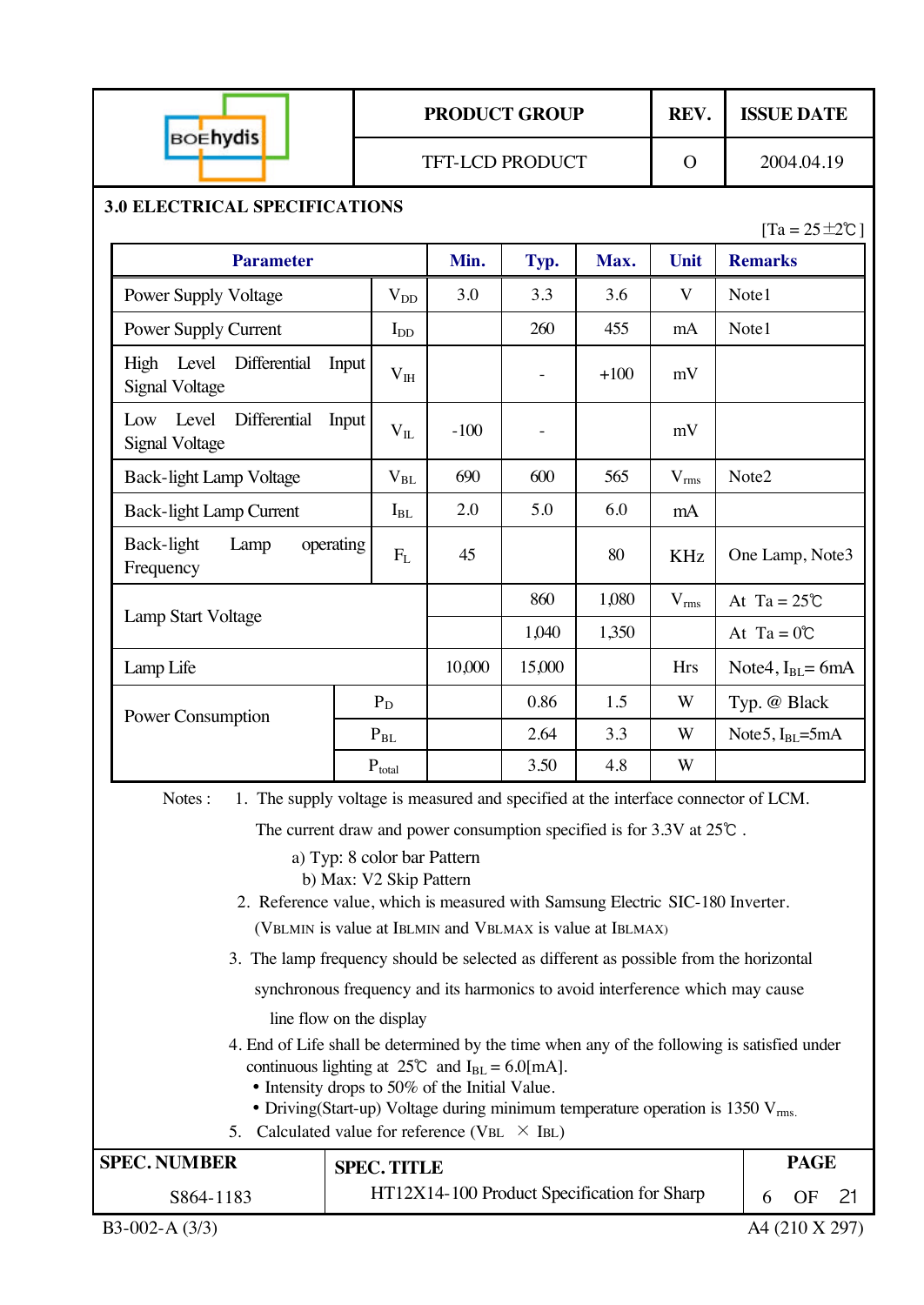| <b>BOENYdis</b> | <b>PRODUCT GROUP</b>   | REV. | <b>ISSUE DATE</b> |  |
|-----------------|------------------------|------|-------------------|--|
|                 | <b>TFT-LCD PRODUCT</b> |      | 2004.04.19        |  |

#### **4.0 OPTICAL SPECIFICATIONS**

4.1 Overview

The test of Optical specifications shall be measured in a dark room (ambient luminance  $\leq 1$  lux and temperature =  $25\pm2^{\circ}$  ) with the equipment of Luminance meter system (Goniometer system and TOPCONE BM-5) and test unit shall be located at an approximate distance 50cm from the LCD surface at a viewing angle of  $\theta$  and  $\phi$  equal to  $\theta$ . We refer to  $\theta$   $_{\phi=0}$  (= $\theta$  3) as the 3 o' clock direction (the "right"),  $\theta_{Q=90} (= \theta_{12})$  as the 12 o' clock direction ("upward"),  $\theta_{Q=180} (=$  $\theta$ <sub>9</sub>) as the 9 o' clock direction ("left") and

 $\theta_{Q=270}$ (=  $\theta_{6}$ ) as the 6 o' clock direction ("bottom"). While scanning  $\theta$  and/or  $\emptyset$ , the center of the measuring spot on the Display surface shall stay fixed. The backlight should be operating for 30 minutes prior to measurement... VDD shall be 3.3+/- 0.3V at 25°C. Optimum viewing angle direction is 6 o' clock.

4.2 Optical Specifications

| <table 4.="" optical="" specifications=""></table> |
|----------------------------------------------------|
|----------------------------------------------------|

| <b>Parameter</b>         |             | <b>Symbol</b>            | <b>Condition</b>                            | Min.  | Typ.       | Max.  | Unit              |                                                                                                                                   |
|--------------------------|-------------|--------------------------|---------------------------------------------|-------|------------|-------|-------------------|-----------------------------------------------------------------------------------------------------------------------------------|
|                          | Horizontal  | $\theta_3$               |                                             | 40    | 45         |       | Deg.              |                                                                                                                                   |
| Viewing                  |             | $\Theta$ 9               | CR > 10                                     | 40    | 45         |       | Deg.              | <b>Remark</b><br>Note 1<br>Note 2<br>Note 3<br>Note 4<br>Note 5<br>Note 6<br>Note 7<br><b>PAGE</b><br>$\overline{7}$<br><b>OF</b> |
| Angle<br>range           |             | $\theta_{12}$            |                                             | 15    | 20         |       | Deg.              |                                                                                                                                   |
|                          | Vertical    | $\theta_{6}$             |                                             | 35    | 40         |       | Deg.              |                                                                                                                                   |
| Luminance Contrast ratio |             | <b>CR</b>                | $\Theta = 0^{\circ}$                        |       | 250        |       |                   |                                                                                                                                   |
| Luminance<br>of White    | 5 Points    | $Y_{w}$                  | $\Theta = 0^{\circ}$                        | 130   | 150        |       | cd/m <sup>2</sup> |                                                                                                                                   |
| White                    | 5 Points    | $\Delta$ Y <sub>5</sub>  | $I_{BL} = 5mA$                              | 80    | 90         |       |                   |                                                                                                                                   |
| Luminance<br>uniformity  | 13 Points   | $\Delta$ Y <sub>13</sub> |                                             | 65    | 75         |       | $\%$              |                                                                                                                                   |
| White Chromaticity       |             | $\mathbf{X}_\mathrm{W}$  | $\theta = 0^{\circ}$                        | 0.285 | 0.315      | 0.345 |                   |                                                                                                                                   |
|                          |             | $y_{w}$                  |                                             | 0.302 | 0.332      | 0.362 |                   |                                                                                                                                   |
|                          | Red         | $X_R$                    |                                             |       | <b>TBD</b> |       |                   |                                                                                                                                   |
|                          |             | УR                       |                                             |       | <b>TBD</b> |       |                   |                                                                                                                                   |
| Reproduction             | Green       | $X_G$                    | $\theta = 0^{\circ}$                        |       | <b>TBD</b> |       |                   |                                                                                                                                   |
| of color                 |             | <b>y</b> <sub>G</sub>    |                                             |       | <b>TBD</b> |       |                   |                                                                                                                                   |
|                          | <b>Blue</b> | $\mathbf{X}_{\text{B}}$  |                                             |       | <b>TBD</b> |       |                   |                                                                                                                                   |
|                          |             | Ув                       |                                             |       | <b>TBD</b> |       |                   |                                                                                                                                   |
| Response                 | <b>Rise</b> | $T_r$                    | Ta= $25^{\circ}$ C                          |       | 10         | 20    | ms                |                                                                                                                                   |
| Time                     | Decay       | $T_d$                    | $\theta = 0^{\circ}$                        |       | 25         | 40    | ms                |                                                                                                                                   |
| <b>Cross Talk</b>        |             | CT                       | $\theta = 0^{\circ}$                        |       |            | 2.0   | $\%$              |                                                                                                                                   |
|                          |             |                          |                                             |       |            |       |                   |                                                                                                                                   |
| <b>SPEC. NUMBER</b>      |             | <b>SPEC. TITLE</b>       |                                             |       |            |       |                   |                                                                                                                                   |
| S864-1183                |             |                          | HT12X14-100 Product Specification for Sharp |       |            |       |                   |                                                                                                                                   |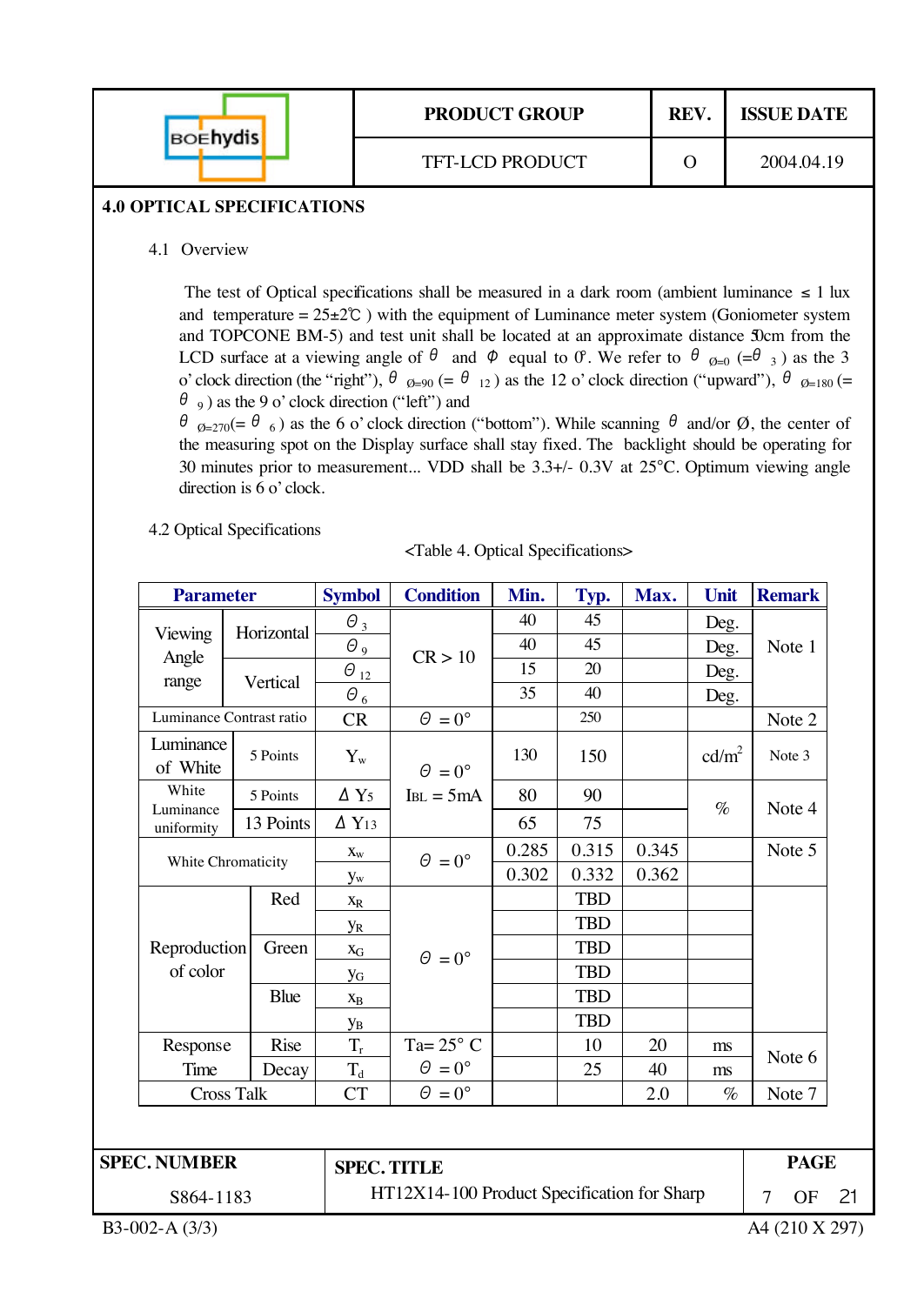| <b>BOEhydis</b> | <b>PRODUCT GROUP</b>   | REV. | <b>ISSUE DATE</b> |
|-----------------|------------------------|------|-------------------|
|                 | <b>TFT-LCD PRODUCT</b> |      | 2004.04.19        |

Note:

1. Viewing angle is the angle at which the contrast ratio is greater than 10. The viewing are determined for the horizontal or 3, 9 o' clock direction and the vertical or 6, 12 o' clock direction with respect to the optical axis which is normal to the LCD surface (see FIGURE 1 shown in Appendix).

2. Contrast measurements shall be made at viewing angle of  $\theta = 0^{\circ}$  and at the center of the LCD surface. Luminance shall be measured with all pixels in the view field set first to white, then to the dark (black) state. (See FIGURE 1 shown in Appendix) Luminance Contrast Ratio (CR) is defined mathematically.

> Luminance when displaying a white raster  $CR =$  Luminance when displaying a black raster

3. Average Luminance of white is defined as arithmetic mean of five measurement points across the LCD surface. Luminance shall be measured with all pixels in the view field set first to white. This measurement shall be taken at the locations shown in FIGURE 2 for a total of the measurements per display.

4. The White luminance uniformity on LCD surface is then expressed as :  $\Delta Y =$  Maximum Luminance of 5(or 13) points / Minimum Luminance of 5(or 13) points (see FIGURE 2 shown in Appendix).

5. The color chromaticity coordinates specified in Table 4 shall be calculated from the spectral data measured with all pixels first in red, green, blue and white. Measurements shall be made at the center of the panel.

6. The electro-optical response time measurements shall be made as FIGURE 3 shown in Appendix by switching the "data" input signal ON and OFF. The times needed for the luminance to change from  $10\%$  to  $90\%$  is Tr, and  $90\%$  to  $10\%$  is Td.

7. Cross-Talk of one area of the LCD surface by another shall be measured by comparing the luminance  $(Y_A)$  of a 25mm diameter area, with all display pixels set to a gray level, to the luminance  $(Y_B)$  of that same area when any adjacent area is driven dark. (See FIGURE 4 shown in Appendix).

| <b>SPEC. NUMBER</b> | <b>SPEC. TITLE</b>                          | <b>PAGE</b> |  |
|---------------------|---------------------------------------------|-------------|--|
| S864-1183           | HT12X14-100 Product Specification for Sharp | ΩE          |  |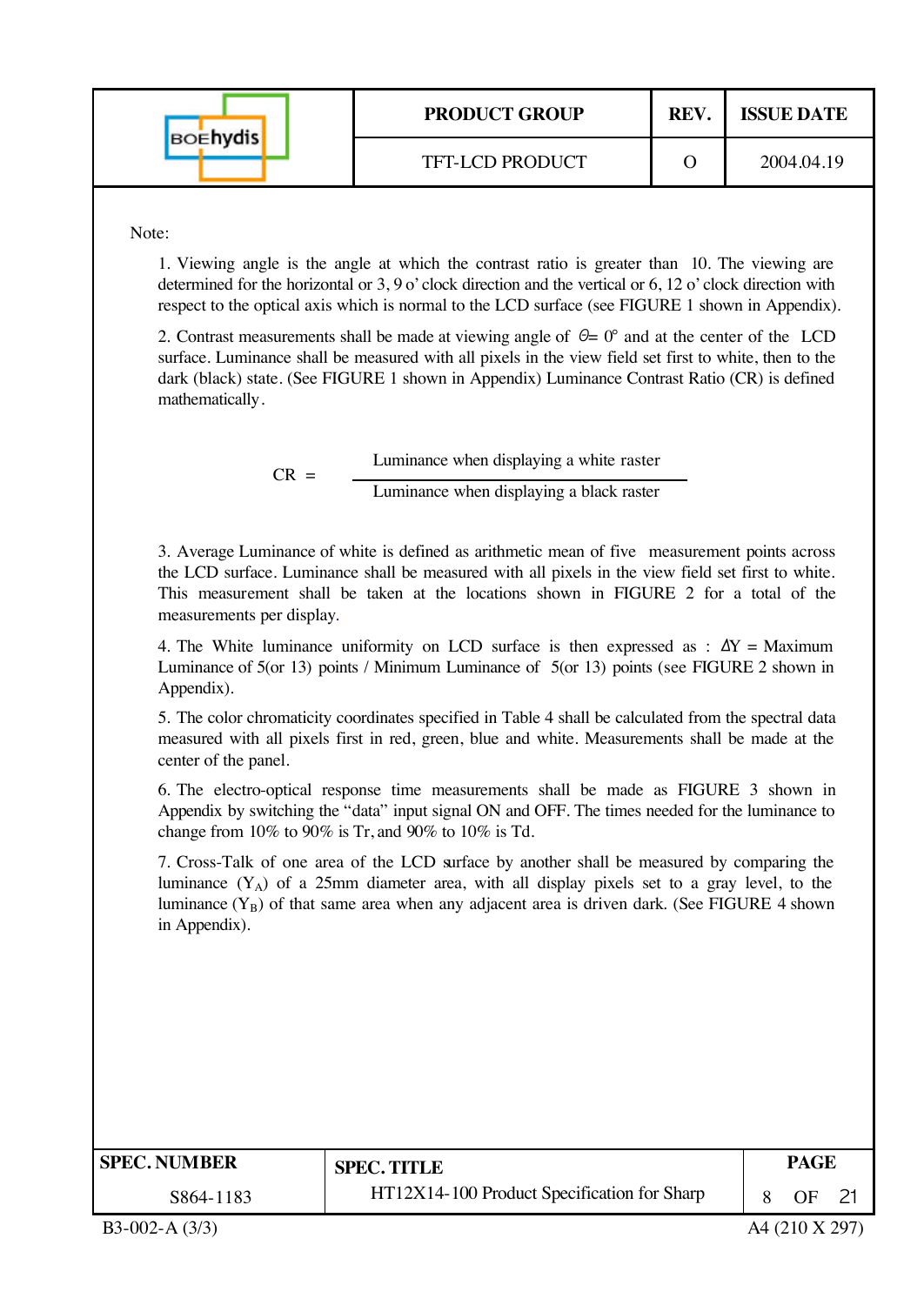| <b>BOEhydis</b>                                                     |                                        |  | <b>PRODUCT GROUP</b>                 | REV.          | <b>ISSUE DATE</b> |
|---------------------------------------------------------------------|----------------------------------------|--|--------------------------------------|---------------|-------------------|
|                                                                     |                                        |  | <b>TFT-LCD PRODUCT</b>               | $\mathcal{O}$ | 2004.04.19        |
| <b>5.0 INTERFACE CONNECTION</b>                                     |                                        |  |                                      |               |                   |
|                                                                     |                                        |  |                                      |               |                   |
| 5.1 Electrical Interface                                            |                                        |  |                                      |               |                   |
| CN1                                                                 | Interface connector                    |  | : Hirose/DF19KR-20P-1H or equivalent |               |                   |
|                                                                     | User side connector                    |  | : Hirose/DF19G-20S-1C or equivalent  |               |                   |
| Pin No                                                              | Symbol                                 |  | Function                             |               | Remark            |
| $\mathbf{1}$                                                        | VDD1                                   |  | Power Supply: +3.3V                  |               |                   |
| $\overline{2}$                                                      | VDD <sub>2</sub>                       |  | Power Supply: +3.3V                  |               |                   |
| 3                                                                   | <b>VSS</b>                             |  | Ground                               |               |                   |
| $\overline{4}$                                                      | <b>VSS</b>                             |  | Ground                               |               |                   |
| 5                                                                   | RINO-                                  |  | LVDS Negative data signal (-)        |               | Tx pin $#48$      |
| 6                                                                   | $RIN0+$                                |  | LVDS Positive data signal $(+)$      |               | Tx pin $#47$      |
| $\overline{7}$                                                      | <b>VSS</b><br>Ground                   |  |                                      |               |                   |
| 8                                                                   | RIN1-<br>LVDS Negative data signal (-) |  |                                      |               | Tx pin $#46$      |
| 9                                                                   | $RIN1+$                                |  | LVDS Positive data signal $(+)$      | Tx pin $#45$  |                   |
| 10                                                                  | <b>VSS</b>                             |  | Ground                               |               |                   |
| 11                                                                  | RIN2-                                  |  | LVDS Negative data signal (-)        |               | Tx pin $#42$      |
| 12                                                                  | $RIN2+$                                |  | LVDS Positive data signal $(+)$      |               | Tx pin $#41$      |
| 13                                                                  | <b>VSS</b>                             |  | Ground                               |               |                   |
| 14                                                                  | <b>RCLKIN-</b>                         |  | LVDS Negative clock signal (-)       |               | Tx pin $#40$      |
| 15                                                                  | RCLKIN+                                |  | LVDS Positive clock signal $(+)$     |               | Tx pin $#39$      |
| 16                                                                  | <b>VSS</b>                             |  | Ground                               |               |                   |
| 17                                                                  | Vdd_EDID                               |  | No Connection                        |               |                   |
| 18                                                                  | $\rm NC$                               |  | No Connection                        |               |                   |
| 19                                                                  | Clk_EDID                               |  | No Connection                        |               |                   |
| 20                                                                  | Clk_Data                               |  | No Connection                        |               |                   |
|                                                                     |                                        |  |                                      |               |                   |
|                                                                     |                                        |  |                                      |               |                   |
|                                                                     |                                        |  |                                      |               |                   |
|                                                                     |                                        |  |                                      |               |                   |
| <b>SPEC. NUMBER</b>                                                 |                                        |  |                                      |               | <b>PAGE</b>       |
| <b>SPEC. TITLE</b>                                                  |                                        |  |                                      |               |                   |
| HT12X14-100 Product Specification for Sharp<br>9<br>S864-1183<br>OF |                                        |  |                                      |               | 21                |
| B3-002-A $(3/3)$                                                    |                                        |  |                                      |               | A4 (210 X 297)    |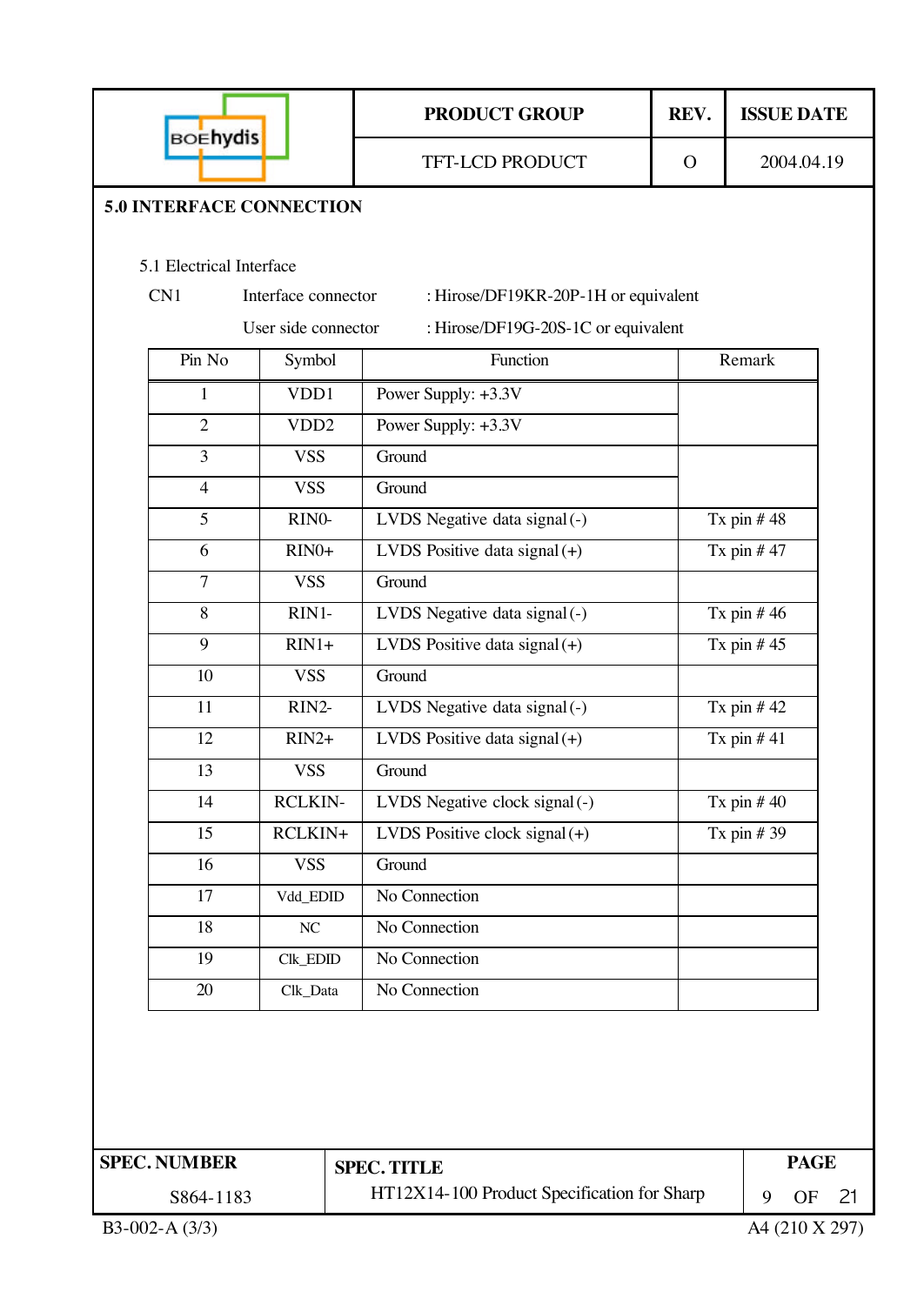|                                                                              |             |                                             | <b>PRODUCT GROUP</b>                                  |  | REV.          | <b>ISSUE DATE</b> |    |  |  |
|------------------------------------------------------------------------------|-------------|---------------------------------------------|-------------------------------------------------------|--|---------------|-------------------|----|--|--|
| <b>BOEhydis</b>                                                              |             |                                             | TFT-LCD PRODUCT                                       |  | $\Omega$      | 2004.04.19        |    |  |  |
| 5.2 Back-light Interface                                                     |             |                                             |                                                       |  |               |                   |    |  |  |
| CN2                                                                          |             | <b>Interface Connector</b>                  | : BHSR-02VS-1 $(\overline{\text{JST}})$ or equivalent |  |               |                   |    |  |  |
|                                                                              |             |                                             |                                                       |  |               |                   |    |  |  |
| Pin No                                                                       |             | <b>INPUT</b>                                | Function                                              |  |               | Remarks           |    |  |  |
| $\mathbf{1}$                                                                 |             | <b>HOT</b>                                  | High voltage                                          |  |               | Pink              |    |  |  |
| $\overline{2}$                                                               |             | <b>COLD</b>                                 | Ground                                                |  |               | <b>Black</b>      |    |  |  |
| 5.3 LVDS Interface<br>LVDS Transmitter: THC63LVDM83A or equivalent.<br>Input | Transmitter |                                             | Interface                                             |  | DF19KR-20P-1H |                   |    |  |  |
| signal<br>Pin No                                                             | Pin No      | System $(Tx)$                               | TFT-LCD (Rx)                                          |  | Pin No.       | Remark            |    |  |  |
| R <sub>0</sub><br>51                                                         |             |                                             |                                                       |  |               |                   |    |  |  |
| R1<br>52                                                                     |             |                                             |                                                       |  |               |                   |    |  |  |
| R2<br>54                                                                     |             |                                             |                                                       |  |               |                   |    |  |  |
| R <sub>3</sub><br>55                                                         | 48          | OUT0-                                       | IN <sub>0</sub> -                                     |  | $\mathfrak s$ |                   |    |  |  |
| R4<br>56                                                                     | 47          | $OUT0+$                                     | $IN0+$                                                |  | 6             |                   |    |  |  |
| $\overline{3}$<br>R <sub>5</sub>                                             |             |                                             |                                                       |  |               |                   |    |  |  |
| G0<br>$\overline{4}$                                                         |             |                                             |                                                       |  |               |                   |    |  |  |
| G1<br>6                                                                      |             |                                             |                                                       |  |               |                   |    |  |  |
| G2<br>$\overline{7}$                                                         |             |                                             |                                                       |  |               |                   |    |  |  |
| G <sub>3</sub><br>11                                                         |             |                                             |                                                       |  | 8             |                   |    |  |  |
| G <sub>4</sub><br>12                                                         | 46<br>45    | OUT1-<br>$OUT1+$                            | $IN1-$<br>$IN1+$                                      |  | 9             |                   |    |  |  |
| G <sub>5</sub><br>14                                                         |             |                                             |                                                       |  |               |                   |    |  |  |
| 15<br>B <sub>0</sub>                                                         |             |                                             |                                                       |  |               |                   |    |  |  |
| 19<br>B1                                                                     |             |                                             |                                                       |  |               |                   |    |  |  |
| B2<br>20                                                                     |             |                                             |                                                       |  |               |                   |    |  |  |
| 22<br>B <sub>3</sub>                                                         |             |                                             |                                                       |  |               |                   |    |  |  |
| <b>B4</b><br>23                                                              | 42          | OUT2-                                       | $IN2-$                                                |  | 11            |                   |    |  |  |
| B <sub>5</sub><br>24                                                         | 41          | $OUT2+$                                     | $IN2+$                                                |  | 12            |                   |    |  |  |
| <b>HSYNC</b><br>27                                                           |             |                                             |                                                       |  |               |                   |    |  |  |
| <b>VSYNC</b><br>28                                                           |             |                                             |                                                       |  |               |                   |    |  |  |
| DE<br>30                                                                     |             |                                             |                                                       |  |               |                   |    |  |  |
| <b>MCLK</b><br>31                                                            | 40          | CLKOUT-                                     | CLKIN-                                                |  | 14            |                   |    |  |  |
|                                                                              | 39          | CLKOUT+                                     | CLKIN+                                                |  | 15            |                   |    |  |  |
| <b>SPEC. NUMBER</b>                                                          |             | <b>SPEC. TITLE</b>                          |                                                       |  |               | <b>PAGE</b>       |    |  |  |
| S864-1183                                                                    |             | HT12X14-100 Product Specification for Sharp |                                                       |  |               | 10<br><b>OF</b>   | 21 |  |  |
| B3-002-A (3/3)                                                               |             |                                             |                                                       |  |               | A4 (210 X 297)    |    |  |  |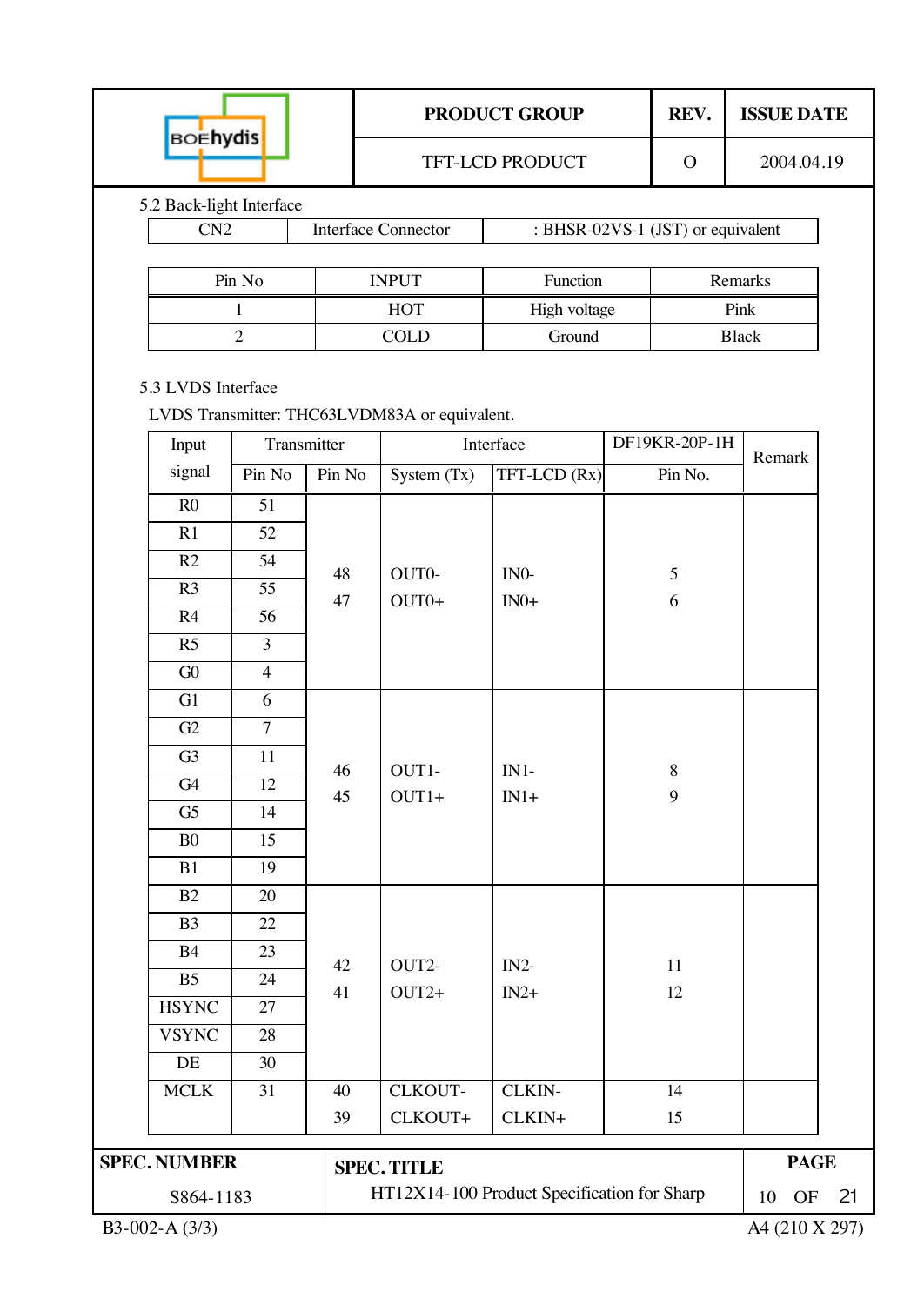

B3-002-A (3/3) A4 (210 X 297)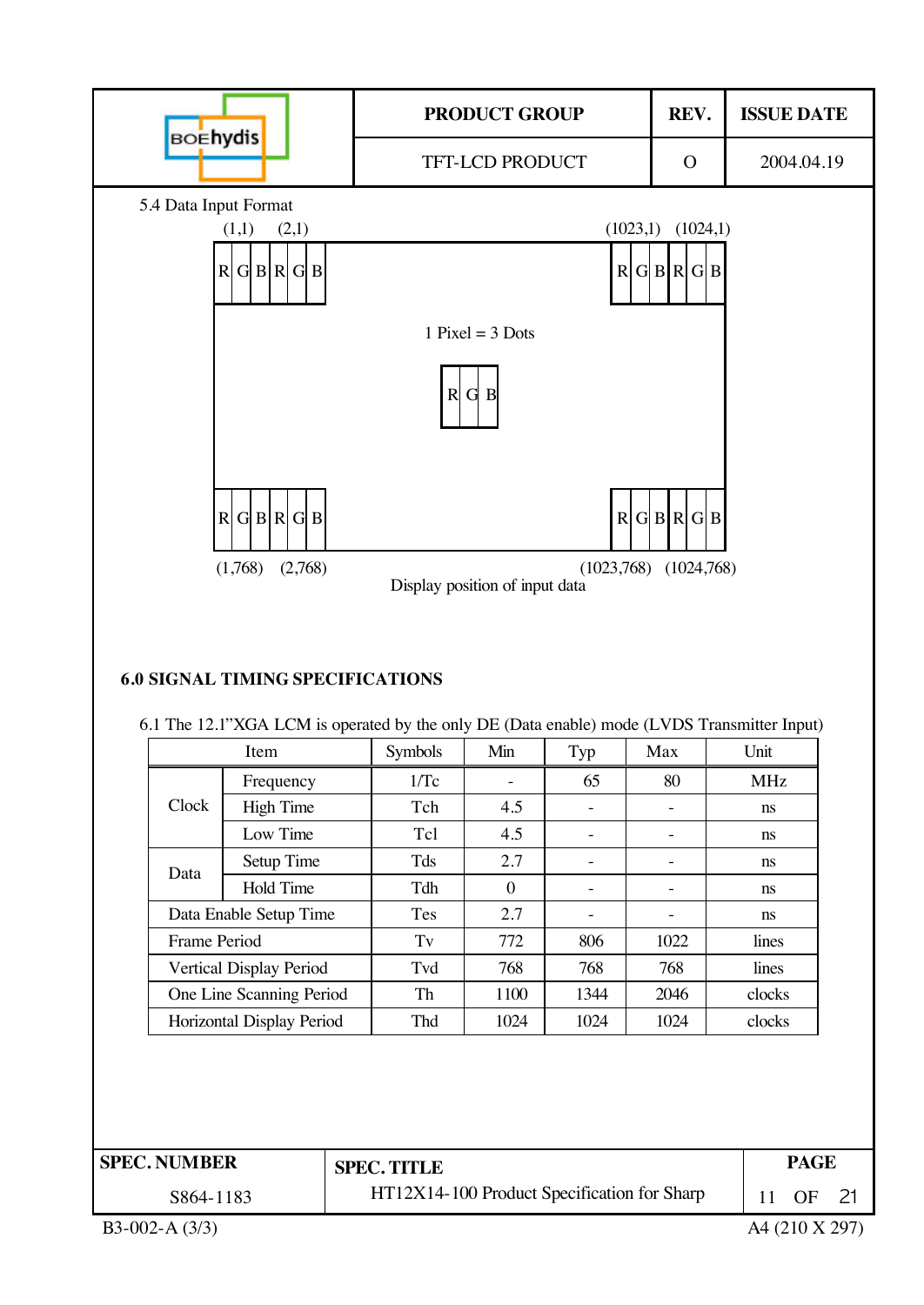| 6.2 LVDS Rx interface timing parameter<br>The specification of the LVDS Rx interface timing parameter<br><lvds interface="" rx="" specification="" timing=""><br/>Min<br/>Symbol<br/>tRCIP<br/>12.5</lvds> | <b>TFT-LCD PRODUCT</b><br>Typ<br>15.38                                                                                                 | Max                                    | $\Omega$<br>Unit                                                     | 2004.04.19<br>Remark |
|------------------------------------------------------------------------------------------------------------------------------------------------------------------------------------------------------------|----------------------------------------------------------------------------------------------------------------------------------------|----------------------------------------|----------------------------------------------------------------------|----------------------|
|                                                                                                                                                                                                            |                                                                                                                                        |                                        |                                                                      |                      |
|                                                                                                                                                                                                            |                                                                                                                                        |                                        |                                                                      |                      |
|                                                                                                                                                                                                            |                                                                                                                                        |                                        |                                                                      |                      |
|                                                                                                                                                                                                            |                                                                                                                                        |                                        |                                                                      |                      |
|                                                                                                                                                                                                            |                                                                                                                                        |                                        |                                                                      |                      |
|                                                                                                                                                                                                            |                                                                                                                                        |                                        |                                                                      |                      |
| $-0.4$<br>tRIP1                                                                                                                                                                                            | 0.0                                                                                                                                    | $+0.4$                                 | nsec                                                                 |                      |
|                                                                                                                                                                                                            |                                                                                                                                        |                                        | nsec                                                                 |                      |
|                                                                                                                                                                                                            |                                                                                                                                        |                                        |                                                                      |                      |
|                                                                                                                                                                                                            |                                                                                                                                        |                                        |                                                                      |                      |
|                                                                                                                                                                                                            |                                                                                                                                        |                                        |                                                                      |                      |
|                                                                                                                                                                                                            |                                                                                                                                        |                                        |                                                                      |                      |
|                                                                                                                                                                                                            |                                                                                                                                        |                                        |                                                                      |                      |
| 4*tRICP/7                                                                                                                                                                                                  | 4*tRICP/7                                                                                                                              | 4*tRICP/7                              | nsec                                                                 |                      |
| $-0.4$                                                                                                                                                                                                     |                                                                                                                                        | $+0.4$                                 |                                                                      |                      |
| 5*tRICP/7                                                                                                                                                                                                  | 5*tRICP/7                                                                                                                              | 5*tRICP/7                              | nsec                                                                 |                      |
| $-0.4$                                                                                                                                                                                                     |                                                                                                                                        | $+0.4$                                 |                                                                      |                      |
| 6*tRICP/7                                                                                                                                                                                                  | 6*tRICP/7                                                                                                                              | 6*tRICP/7                              | nsec                                                                 |                      |
| $-0.4$                                                                                                                                                                                                     |                                                                                                                                        | $+0.4$                                 |                                                                      |                      |
|                                                                                                                                                                                                            | 1*tRICP/7<br>tRIP <sub>0</sub><br>$-0.4$<br>tRIP6<br>$2*$ tRICP/7<br>$-0.4$<br>3*tRICP/7<br>tRIP5<br>$-0.4$<br>tRIP4<br>tRIP3<br>tRIP2 | 1*tRICP/7<br>$2*$ tRICP/7<br>3*tRICP/7 | 1*tRICP/7<br>$+0.4$<br>$2*$ tRICP/7<br>$+0.4$<br>3*tRICP/7<br>$+0.4$ | nsec<br>nsec<br>nsec |

**SPEC. NUMBER PAGE** 

tRCIP

RCLKIN+ Vdiff=0[v] Vdiff=0[v]

\* Vdiff = (RINz+)-(RINz-), (RCLKIN+)-(RCLKIN-)

HT12X14-100 Product Specification for Sharp

**SPEC. TITLE**

S864-1183

 $*$  Z=0, 1, 2, 3

12 OF 21 B3-002-A (3/3) A4 (210 X 297)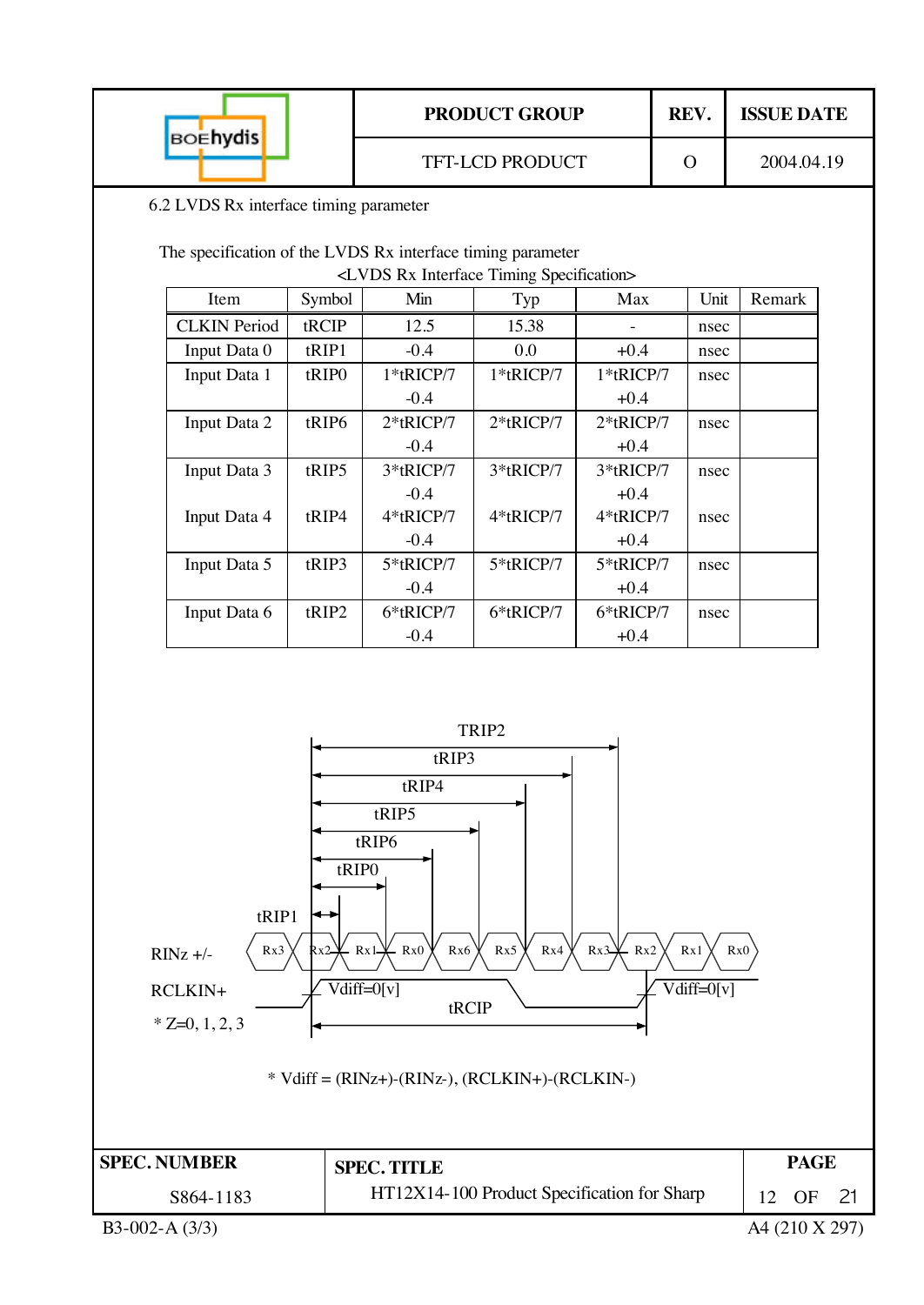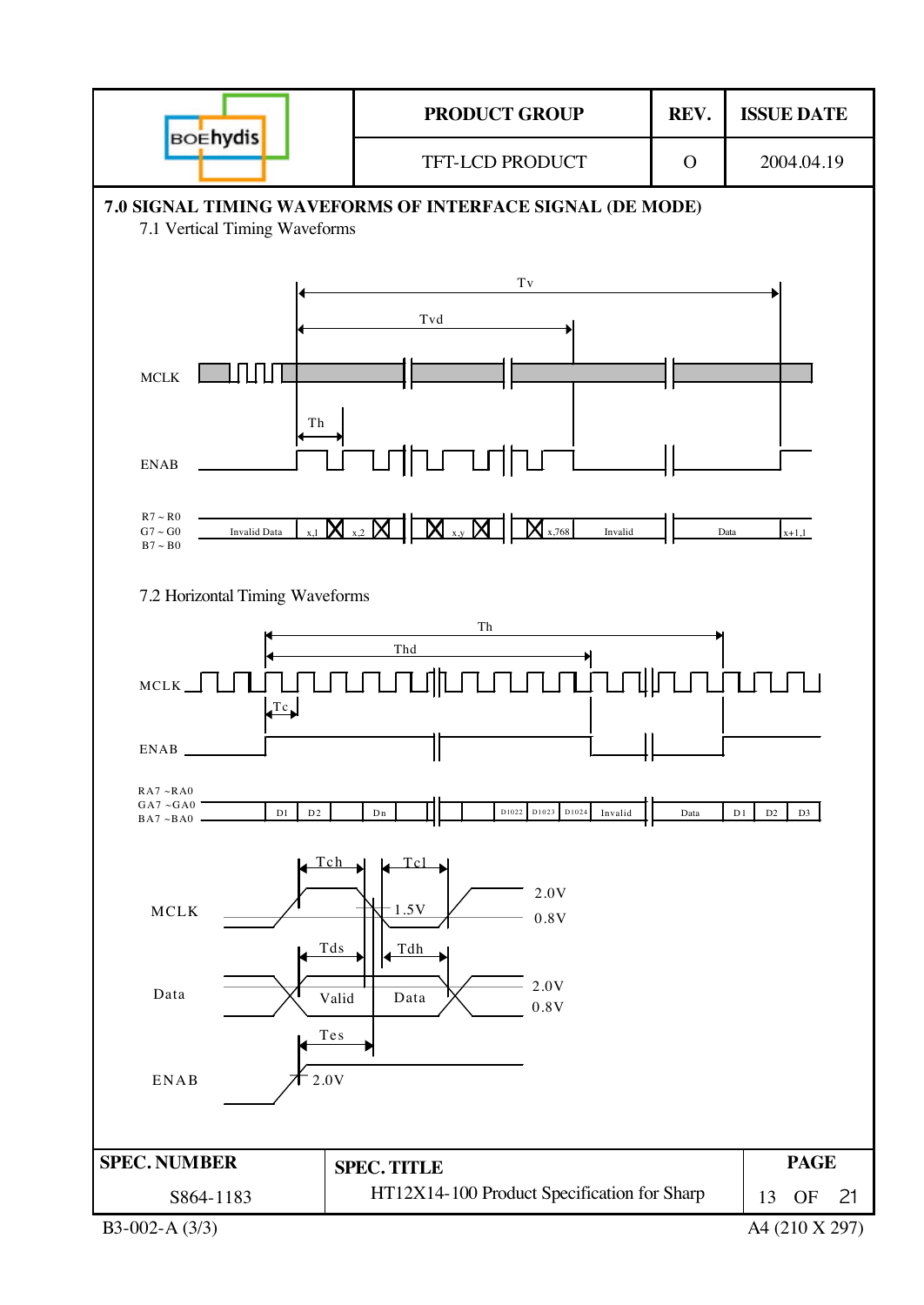|                     | <b>BOEhydis</b>                                                       |                                      |                          |                              |                      |                                  | <b>PRODUCT GROUP</b>                        |                   |                   |                              |                          |                   |                   |                       | REV.                  |                       |                       |                                | <b>ISSUE DATE</b>     |                |
|---------------------|-----------------------------------------------------------------------|--------------------------------------|--------------------------|------------------------------|----------------------|----------------------------------|---------------------------------------------|-------------------|-------------------|------------------------------|--------------------------|-------------------|-------------------|-----------------------|-----------------------|-----------------------|-----------------------|--------------------------------|-----------------------|----------------|
|                     |                                                                       |                                      |                          |                              |                      |                                  | <b>TFT-LCD PRODUCT</b>                      |                   |                   |                              |                          |                   |                   |                       | $\Omega$              |                       |                       |                                | 2004.04.19            |                |
| 8.0                 | <b>INPUT SIGNALS, BASIC DISPLAY COLORS &amp; GRAY SCALE OF COLORS</b> |                                      |                          |                              |                      |                                  |                                             |                   |                   |                              |                          |                   |                   |                       |                       |                       |                       |                                |                       |                |
|                     | Colors & Gray Scale                                                   |                                      |                          |                              | Red Data             |                                  |                                             |                   |                   | Green Data                   |                          |                   |                   |                       |                       |                       | <b>Blue Data</b>      |                                |                       |                |
|                     |                                                                       | R <sub>5</sub>                       | R4                       | R <sub>3</sub>               | R2                   | R1                               | R <sub>0</sub>                              | G <sub>5</sub>    | G4                | G <sub>3</sub>               | G <sub>2</sub>           | G1                | ${\rm G0}$        | B <sub>5</sub>        | <b>B4</b>             | B <sub>3</sub>        | B <sub>2</sub>        | B1                             | B <sub>0</sub>        |                |
|                     | <b>Black</b>                                                          | $\boldsymbol{0}$                     | $\boldsymbol{0}$         | $\boldsymbol{0}$             | $\theta$             | $\theta$                         | $\theta$                                    | $\mathbf{0}$      | $\boldsymbol{0}$  | $\mathbf{0}$                 | $\boldsymbol{0}$         | $\overline{0}$    | $\boldsymbol{0}$  | $\mathbf{0}$          | $\Omega$              | $\theta$              | $\overline{0}$        | $\boldsymbol{0}$               | $\boldsymbol{0}$      |                |
|                     | Blue                                                                  | $\boldsymbol{0}$<br>$\boldsymbol{0}$ | $\mathbf{0}$<br>$\theta$ | $\boldsymbol{0}$<br>$\theta$ | $\theta$<br>$\theta$ | $\boldsymbol{0}$<br>$\mathbf{0}$ | $\boldsymbol{0}$<br>$\boldsymbol{0}$        | $\boldsymbol{0}$  | $\theta$          | $\boldsymbol{0}$             | $\boldsymbol{0}$         | $\theta$          | $\boldsymbol{0}$  | 1                     | 1                     | 1<br>$\boldsymbol{0}$ | 1                     | $\mathbf{1}$<br>$\overline{0}$ | 1<br>$\boldsymbol{0}$ |                |
| <b>Basic</b>        | Green                                                                 | $\boldsymbol{0}$                     | $\theta$                 | $\theta$                     | $\theta$             | $\theta$                         | $\theta$                                    | $\mathbf{1}$<br>1 | $\mathbf{1}$<br>1 | $\mathbf{1}$<br>$\mathbf{1}$ | $\mathbf{1}$             | $\mathbf{1}$<br>1 | $\mathbf{1}$<br>1 | $\boldsymbol{0}$<br>1 | $\boldsymbol{0}$<br>1 | 1                     | $\boldsymbol{0}$<br>1 | 1                              | 1                     |                |
| Colors              | Cyan<br>Red                                                           | $\mathbf{1}$                         | 1                        | 1                            | 1                    | 1                                | $\mathbf{1}$                                | $\theta$          | $\theta$          | $\theta$                     | $\mathbf{1}$<br>$\theta$ | $\theta$          | $\theta$          | $\boldsymbol{0}$      | $\theta$              | $\theta$              | $\theta$              | $\Omega$                       | $\boldsymbol{0}$      |                |
|                     | Magenta                                                               | $\mathbf{1}$                         | 1                        | 1                            | 1                    | 1                                | 1                                           | $\boldsymbol{0}$  | $\boldsymbol{0}$  | $\boldsymbol{0}$             | $\boldsymbol{0}$         | $\mathbf{0}$      | $\boldsymbol{0}$  | 1                     | 1                     | 1                     | 1                     | 1                              | 1                     |                |
|                     | Yellow                                                                | $\mathbf{1}$                         | $\mathbf{1}$             | $\mathbf{1}$                 | 1                    | $\mathbf{1}$                     | $\mathbf{1}$                                | $\mathbf{1}$      | $\mathbf{1}$      | $\mathbf{1}$                 | $\mathbf{1}$             | $\mathbf{1}$      | $\mathbf{1}$      | $\boldsymbol{0}$      | $\theta$              | $\boldsymbol{0}$      | $\theta$              | $\overline{0}$                 | $\boldsymbol{0}$      |                |
|                     | White                                                                 | $\mathbf{1}$                         | 1                        | 1                            | 1                    | 1                                | $\mathbf{1}$                                | 1                 | 1                 | $\mathbf{1}$                 | $\mathbf{1}$             | 1                 | $\mathbf{1}$      | $\mathbf{1}$          | 1                     | 1                     | 1                     | 1                              | 1                     |                |
|                     | <b>Black</b>                                                          | $\boldsymbol{0}$                     | $\mathbf{0}$             | $\theta$                     | $\theta$             | $\theta$                         | $\theta$                                    | $\theta$          | $\boldsymbol{0}$  | $\theta$                     | $\mathbf{0}$             | $\boldsymbol{0}$  | $\mathbf{0}$      | $\theta$              | $\theta$              | $\mathbf{0}$          | $\theta$              | $\overline{0}$                 | $\boldsymbol{0}$      |                |
|                     | $\triangle$                                                           | $\boldsymbol{0}$                     | $\boldsymbol{0}$         | $\boldsymbol{0}$             | $\boldsymbol{0}$     | $\boldsymbol{0}$                 | 1                                           | $\boldsymbol{0}$  | $\boldsymbol{0}$  | $\boldsymbol{0}$             | $\boldsymbol{0}$         | $\boldsymbol{0}$  | $\boldsymbol{0}$  | $\boldsymbol{0}$      | $\boldsymbol{0}$      | $\boldsymbol{0}$      | $\boldsymbol{0}$      | $\boldsymbol{0}$               | $\boldsymbol{0}$      |                |
| Gray                | Darker                                                                | $\boldsymbol{0}$                     | $\theta$                 | $\boldsymbol{0}$             | $\boldsymbol{0}$     | $\mathbf{1}$                     | $\mathbf{0}$                                | $\theta$          | $\theta$          | $\mathbf{0}$                 | $\boldsymbol{0}$         | $\overline{0}$    | $\overline{0}$    | $\boldsymbol{0}$      | $\mathbf{0}$          | $\mathbf{0}$          | $\boldsymbol{0}$      | $\Omega$                       | $\overline{0}$        |                |
| Scale               | $\triangle$                                                           |                                      |                          |                              |                      |                                  |                                             |                   |                   |                              |                          |                   |                   |                       |                       |                       |                       |                                |                       |                |
| <b>Of</b>           | $\bigtriangledown$                                                    |                                      |                          |                              |                      |                                  |                                             |                   |                   |                              |                          |                   |                   |                       |                       |                       |                       |                                |                       |                |
| Red                 | Brighter                                                              | 1                                    | $\mathbf{1}$             | $\mathbf 1$                  | $\mathbf{1}$         | $\mathbf{0}$                     | $\mathbf{1}$                                | $\boldsymbol{0}$  | $\boldsymbol{0}$  | $\boldsymbol{0}$             | $\boldsymbol{0}$         | $\boldsymbol{0}$  | $\boldsymbol{0}$  | $\boldsymbol{0}$      | $\boldsymbol{0}$      | $\boldsymbol{0}$      | $\boldsymbol{0}$      | $\mathbf{0}$                   | $\boldsymbol{0}$      |                |
|                     | $\bigtriangledown$                                                    | $\mathbf{1}$                         | $\mathbf{1}$             | $\mathbf{1}$                 | 1                    | 1                                | $\boldsymbol{0}$                            | $\boldsymbol{0}$  | $\boldsymbol{0}$  | $\mathbf{0}$                 | $\boldsymbol{0}$         | $\boldsymbol{0}$  | $\boldsymbol{0}$  | $\boldsymbol{0}$      | $\mathbf{0}$          | $\mathbf{0}$          | $\mathbf{0}$          | $\overline{0}$                 | $\overline{0}$        |                |
|                     | Red                                                                   | 1                                    | 1                        | $\mathbf{1}$                 | 1                    | 1                                | 1                                           | $\boldsymbol{0}$  | $\boldsymbol{0}$  | $\boldsymbol{0}$             | $\boldsymbol{0}$         | $\boldsymbol{0}$  | $\boldsymbol{0}$  | $\boldsymbol{0}$      | $\boldsymbol{0}$      | $\boldsymbol{0}$      | $\boldsymbol{0}$      | $\boldsymbol{0}$               | $\boldsymbol{0}$      |                |
|                     | Black                                                                 | $\boldsymbol{0}$                     | $\boldsymbol{0}$         | $\boldsymbol{0}$             | $\overline{0}$       | $\mathbf{0}$                     | $\boldsymbol{0}$                            | $\boldsymbol{0}$  | $\boldsymbol{0}$  | $\boldsymbol{0}$             | $\boldsymbol{0}$         | $\mathbf{0}$      | $\boldsymbol{0}$  | $\boldsymbol{0}$      | $\boldsymbol{0}$      | $\boldsymbol{0}$      | $\mathbf{0}$          | $\mathbf{0}$                   | $\boldsymbol{0}$      |                |
|                     | $\triangle$                                                           | $\boldsymbol{0}$                     | $\boldsymbol{0}$         | $\mathbf{0}$                 | $\boldsymbol{0}$     | $\boldsymbol{0}$                 | $\boldsymbol{0}$                            | $\boldsymbol{0}$  | $\boldsymbol{0}$  | $\boldsymbol{0}$             | $\boldsymbol{0}$         | $\boldsymbol{0}$  | 1                 | $\boldsymbol{0}$      | $\boldsymbol{0}$      | $\boldsymbol{0}$      | $\boldsymbol{0}$      | $\boldsymbol{0}$               | $\boldsymbol{0}$      |                |
| Gray                | Darker                                                                | $\theta$                             | $\theta$                 | $\theta$                     | $\theta$             | $\theta$                         | $\theta$                                    | $\Omega$          | $\theta$          | $\theta$                     | $\boldsymbol{0}$         | 1                 | $\theta$          | $\Omega$              | $\theta$              | $\theta$              | $\theta$              | $\Omega$                       | $\theta$              |                |
| Scale               | $\triangle$                                                           |                                      |                          |                              |                      |                                  |                                             |                   |                   |                              |                          |                   |                   |                       |                       |                       |                       |                                |                       |                |
| <b>Of</b>           | $\bigtriangledown$                                                    |                                      |                          |                              |                      |                                  |                                             |                   |                   |                              |                          |                   |                   |                       |                       |                       |                       |                                |                       |                |
| Green               | Brighter                                                              | $\boldsymbol{0}$                     | $\boldsymbol{0}$         | $\boldsymbol{0}$             | $\boldsymbol{0}$     | $\boldsymbol{0}$                 | $\boldsymbol{0}$                            | 1                 | 1                 | 1                            | 1                        | $\boldsymbol{0}$  | 1                 | $\boldsymbol{0}$      | $\boldsymbol{0}$      | $\boldsymbol{0}$      | $\boldsymbol{0}$      | $\boldsymbol{0}$               | $\boldsymbol{0}$      |                |
|                     | $\bigtriangledown$                                                    | $\boldsymbol{0}$                     | $\boldsymbol{0}$         | $\boldsymbol{0}$             | $\mathbf{0}$         | $\boldsymbol{0}$                 | $\boldsymbol{0}$                            | 1                 | $\mathbf{1}$      | $\mathbf{1}$                 | $\mathbf{1}$             | $\mathbf{1}$      | $\boldsymbol{0}$  | $\boldsymbol{0}$      | $\boldsymbol{0}$      | $\boldsymbol{0}$      | $\boldsymbol{0}$      | $\mathbf{0}$                   | $\boldsymbol{0}$      |                |
|                     | Green                                                                 | $\boldsymbol{0}$                     | $\boldsymbol{0}$         | $\boldsymbol{0}$             | $\boldsymbol{0}$     | $\boldsymbol{0}$                 | $\boldsymbol{0}$                            | 1                 | 1                 | 1                            | 1                        | 1                 | 1                 | $\boldsymbol{0}$      | $\boldsymbol{0}$      | $\boldsymbol{0}$      | $\boldsymbol{0}$      | $\boldsymbol{0}$               | $\boldsymbol{0}$      |                |
|                     | <b>Black</b>                                                          | $\theta$                             | $\theta$                 | $\theta$                     | $\theta$             | $\theta$                         | $\theta$                                    | $\theta$          | 0                 | $\theta$                     | $\theta$                 | $\theta$          | $\theta$          | 0                     | $\theta$              | $\theta$              | $\theta$              | 0                              | $\theta$              |                |
|                     | $\triangle$                                                           | $\boldsymbol{0}$                     | $\boldsymbol{0}$         | $\boldsymbol{0}$             | $\theta$             | $\boldsymbol{0}$                 | $\boldsymbol{0}$                            | $\boldsymbol{0}$  | $\boldsymbol{0}$  | $\boldsymbol{0}$             | $\boldsymbol{0}$         | $\boldsymbol{0}$  | $\boldsymbol{0}$  | $\boldsymbol{0}$      | $\boldsymbol{0}$      | $\boldsymbol{0}$      | $\boldsymbol{0}$      | $\mathbf{0}$                   | 1                     |                |
| Gray                | Darker                                                                | $\boldsymbol{0}$                     | $\boldsymbol{0}$         | $\boldsymbol{0}$             | $\boldsymbol{0}$     | $\overline{0}$                   | $\boldsymbol{0}$                            | $\boldsymbol{0}$  | $\boldsymbol{0}$  | $\boldsymbol{0}$             | $\boldsymbol{0}$         | $\overline{0}$    | $\boldsymbol{0}$  | $\boldsymbol{0}$      | $\overline{0}$        | $\boldsymbol{0}$      | $\boldsymbol{0}$      | 1                              | $\overline{0}$        |                |
| Scale               | $\triangle$                                                           |                                      |                          |                              |                      |                                  |                                             |                   |                   |                              |                          |                   |                   |                       |                       |                       |                       |                                |                       |                |
| <b>Of</b>           | $\triangledown$                                                       |                                      |                          |                              |                      |                                  |                                             |                   |                   |                              |                          |                   |                   |                       |                       |                       |                       |                                |                       |                |
| Blue                | Brighter                                                              | $\boldsymbol{0}$                     | $\boldsymbol{0}$         | $\boldsymbol{0}$             | $\overline{0}$       | $\boldsymbol{0}$                 | $\boldsymbol{0}$                            | $\boldsymbol{0}$  | $\boldsymbol{0}$  | $\boldsymbol{0}$             | $\boldsymbol{0}$         | $\boldsymbol{0}$  | $\boldsymbol{0}$  | $\mathbf{1}$          | 1                     | $\mathbf{1}$          | $\mathbf{1}$          | $\boldsymbol{0}$               | $\mathbf{1}$          |                |
|                     | $\triangledown$                                                       | $\boldsymbol{0}$                     | $\boldsymbol{0}$         | $\boldsymbol{0}$             | $\boldsymbol{0}$     | $\mathbf{0}$                     | $\boldsymbol{0}$                            | $\boldsymbol{0}$  | $\boldsymbol{0}$  | $\mathbf{0}$                 | $\boldsymbol{0}$         | $\boldsymbol{0}$  | $\boldsymbol{0}$  | $\mathbf{1}$          | 1                     | 1                     | 1                     | $\mathbf{1}$                   | $\overline{0}$        |                |
|                     | Blue                                                                  | $\boldsymbol{0}$                     | $\boldsymbol{0}$         | $\boldsymbol{0}$             | $\boldsymbol{0}$     | $\boldsymbol{0}$                 | $\boldsymbol{0}$                            | $\boldsymbol{0}$  | $\boldsymbol{0}$  | $\boldsymbol{0}$             | $\boldsymbol{0}$         | $\boldsymbol{0}$  | $\boldsymbol{0}$  | $\mathbf{1}$          | 1                     | 1                     | $\mathbf{1}$          | $\mathbf{1}$                   | 1                     |                |
|                     | <b>Black</b>                                                          | $\boldsymbol{0}$                     | $\boldsymbol{0}$         | $\boldsymbol{0}$             | $\boldsymbol{0}$     | $\boldsymbol{0}$                 | $\boldsymbol{0}$                            | $\boldsymbol{0}$  | $\boldsymbol{0}$  | $\boldsymbol{0}$             | $\boldsymbol{0}$         | $\boldsymbol{0}$  | $\boldsymbol{0}$  | $\boldsymbol{0}$      | $\boldsymbol{0}$      | $\boldsymbol{0}$      | $\mathbf{0}$          | $\mathbf{0}$                   | $\boldsymbol{0}$      |                |
| Gray                | $\triangle$                                                           | $\boldsymbol{0}$                     | $\boldsymbol{0}$         | $\boldsymbol{0}$             | $\boldsymbol{0}$     | $\boldsymbol{0}$                 | 1                                           | $\boldsymbol{0}$  | $\boldsymbol{0}$  | $\boldsymbol{0}$             | $\boldsymbol{0}$         | $\boldsymbol{0}$  | $\mathbf{1}$      | $\boldsymbol{0}$      | $\boldsymbol{0}$      | $\boldsymbol{0}$      | $\mathbf{0}$          | $\mathbf{0}$                   | $\mathbf{1}$          |                |
| Scale               | Darker                                                                | $\boldsymbol{0}$                     | $\theta$                 | $\boldsymbol{0}$             | $\boldsymbol{0}$     | 1                                | $\boldsymbol{0}$                            | $\boldsymbol{0}$  | $\boldsymbol{0}$  | $\boldsymbol{0}$             | $\boldsymbol{0}$         | 1                 | $\boldsymbol{0}$  | $\overline{0}$        | $\theta$              | $\boldsymbol{0}$      | $\boldsymbol{0}$      | $\mathbf{1}$                   | $\boldsymbol{0}$      |                |
| <b>Of</b>           | $\triangle$                                                           |                                      |                          |                              |                      |                                  |                                             |                   |                   |                              |                          |                   |                   |                       |                       |                       |                       |                                |                       |                |
| White               | $\triangledown$                                                       |                                      |                          |                              |                      |                                  |                                             |                   |                   |                              |                          |                   |                   |                       |                       |                       |                       |                                |                       |                |
| $\&$                | Brighter                                                              | $\mathbf{1}$                         | 1                        | $\mathbf{1}$                 | $\mathbf{1}$         | $\boldsymbol{0}$                 | $\mathbf{1}$                                | 1                 | 1                 | $\mathbf{1}$                 | $\mathbf{1}$             | $\boldsymbol{0}$  | $\mathbf{1}$      | $\mathbf{1}$          | 1                     | 1                     | 1                     | $\boldsymbol{0}$               | 1                     |                |
| <b>Black</b>        | $\bigtriangledown$                                                    | $\mathbf{1}$                         | $\mathbf{1}$             | $\mathbf{1}$                 | $\mathbf{1}$         | $\mathbf{1}$                     | $\boldsymbol{0}$                            | $\mathbf{1}$      | $\mathbf{1}$      | $\mathbf{1}$                 | $\mathbf{1}$             | $\mathbf{1}$      | $\boldsymbol{0}$  | $\mathbf{1}$          | $\mathbf{1}$          | $\mathbf{1}$          | $\mathbf{1}$          | $\mathbf{1}$                   | $\boldsymbol{0}$      |                |
|                     | White                                                                 | 1                                    | 1                        | 1                            | 1                    | 1                                | 1                                           | 1                 | 1                 | $\mathbf{1}$                 | 1                        | 1                 | 1                 | 1                     | 1                     | 1                     | 1                     | 1                              | 1                     |                |
|                     |                                                                       |                                      |                          |                              |                      |                                  |                                             |                   |                   |                              |                          |                   |                   |                       |                       |                       |                       |                                |                       |                |
| <b>SPEC. NUMBER</b> |                                                                       |                                      |                          |                              | <b>SPEC. TITLE</b>   |                                  |                                             |                   |                   |                              |                          |                   |                   |                       |                       |                       |                       |                                | <b>PAGE</b>           |                |
|                     | S864-1183                                                             |                                      |                          |                              |                      |                                  | HT12X14-100 Product Specification for Sharp |                   |                   |                              |                          |                   |                   |                       |                       |                       |                       | 14                             | <b>OF</b>             | 21             |
| B3-002-A $(3/3)$    |                                                                       |                                      |                          |                              |                      |                                  |                                             |                   |                   |                              |                          |                   |                   |                       |                       |                       |                       |                                |                       | A4 (210 X 297) |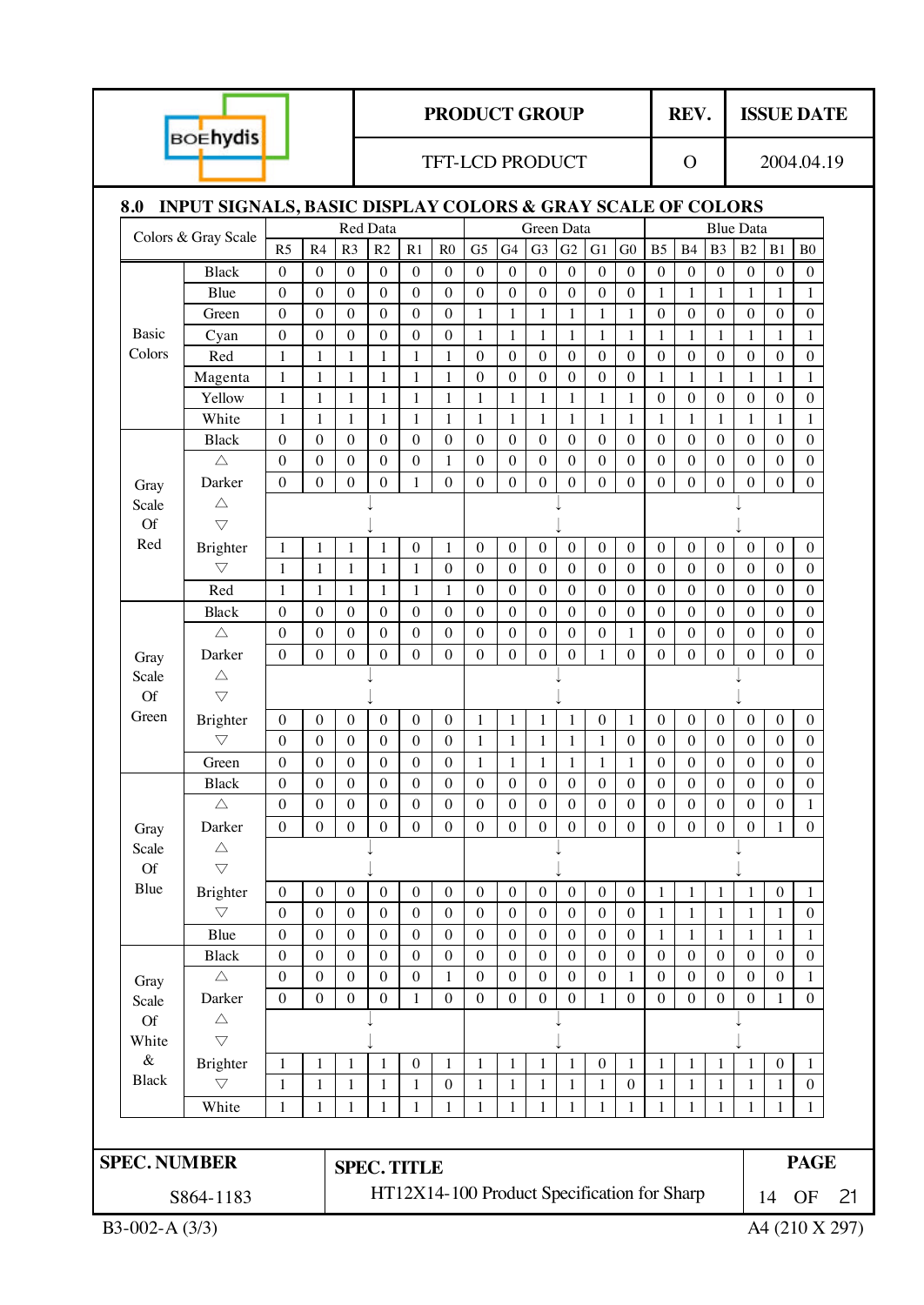|                                                                                                                         | <b>PRODUCT GROUP</b>                                                                                                                                                                                                                                       | REV.           | <b>ISSUE DATE</b>                |
|-------------------------------------------------------------------------------------------------------------------------|------------------------------------------------------------------------------------------------------------------------------------------------------------------------------------------------------------------------------------------------------------|----------------|----------------------------------|
| <b>BOEhydis</b>                                                                                                         | TFT-LCD PRODUCT                                                                                                                                                                                                                                            | $\Omega$       | 2004.04.19                       |
| <b>9.0 POWER SEQUENCE</b>                                                                                               |                                                                                                                                                                                                                                                            |                |                                  |
| as shown in below                                                                                                       | To prevent a latch-up or DC operation of the LCD module, the power on/off sequence should be                                                                                                                                                               |                |                                  |
| Power Supply<br>0V                                                                                                      | 0.9VDD<br>0.9VDD<br>$0.1$ VDD<br>$0.1$ VDD<br>T1<br>T <sub>5</sub>                                                                                                                                                                                         | T <sub>6</sub> |                                  |
| Interface Signal<br>$\boldsymbol{0}$                                                                                    | Valid<br>T3<br>T4                                                                                                                                                                                                                                          |                |                                  |
| Back-light                                                                                                              | 0                                                                                                                                                                                                                                                          |                |                                  |
| $0 < T1 \le 10$ ms<br>$0 < T2 \le 50$ ms<br>$100 \text{ ms } \leq T3, T4$<br>$0 < T5 \le 50$ ms<br>$1 \text{ sec} <$ T6 |                                                                                                                                                                                                                                                            |                |                                  |
| Notes:<br>impedance.                                                                                                    | 1. When the power supply VDD is 0V, Keep the level of input signals on the low or keep high<br>2. Do not keep the interface signal high impedance when power is on.<br>3. Back Light must be turn on after power for logic and interface signal are valid. |                |                                  |
|                                                                                                                         |                                                                                                                                                                                                                                                            |                |                                  |
| <b>SPEC. NUMBER</b>                                                                                                     | <b>SPEC. TITLE</b>                                                                                                                                                                                                                                         |                | <b>PAGE</b>                      |
| S864-1183<br>B3-002-A $(3/3)$                                                                                           | HT12X14-100 Product Specification for Sharp                                                                                                                                                                                                                |                | 15<br>OF<br>21<br>A4 (210 X 297) |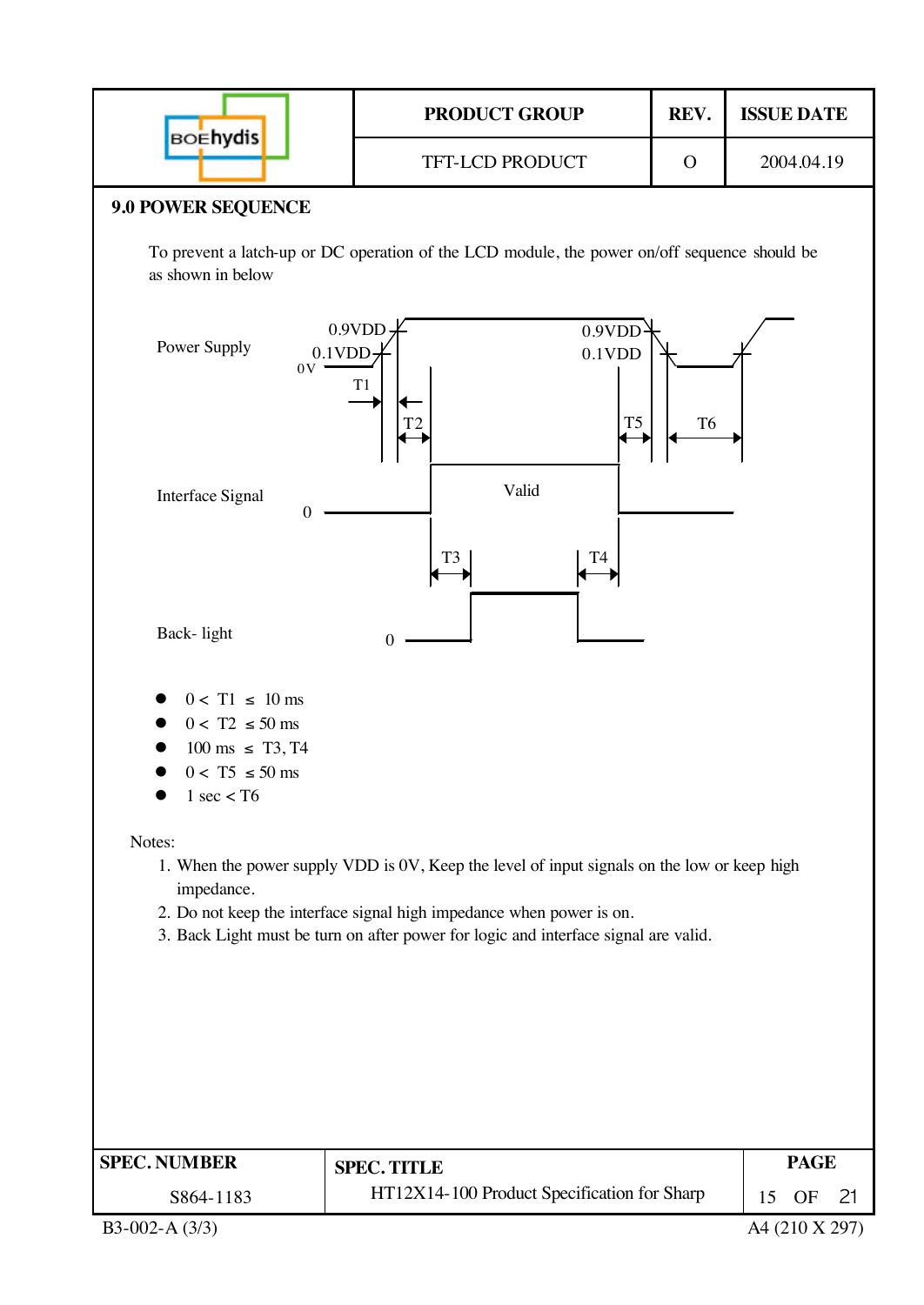|                                        | <b>PRODUCT GROUP</b>   | <b>REV</b> | <b>ISSUE DATE</b> |
|----------------------------------------|------------------------|------------|-------------------|
| <b>BOEhydis</b>                        | <b>TFT-LCD PRODUCT</b> |            | 2004.04.19        |
| <b>10.0 MECHANICAL CHARACTERISTICS</b> |                        |            |                   |

10.1 Dimensional Requirements

FIGURE 5, 6 shown in appendix shows mechanical outlines for the model.

| <b>Parameter</b>    | <b>Specification</b>                                                 | Unit   |
|---------------------|----------------------------------------------------------------------|--------|
| Active area         | 245.76 (H) $\times$ 184.32 (V)                                       | mm     |
| Number of pixels    | 1024(H)<br>$\times$ 768(V)                                           | pixels |
|                     | $(1$ pixel = R + G + B dots)                                         |        |
| Pixel pitch         | $0.240(H) \times 0.240(V)$                                           | mm     |
| Pixel arrangement   | <b>RGB</b> Vertical stripe                                           |        |
| Display colors      | 262,144                                                              | colors |
| Display mode        | Normally white                                                       |        |
| Dimensional outline | $261.0\pm0.5(W) \times 199.0\pm0.5(V) \times 4.7(D)$ Typ./5.0(D)Max. | mm     |
| Weight              | 275 (Typ.) / 285 (Max.)                                              | gram   |
| Back-light          | CCFL, Horizontallamp type                                            |        |

10.2 Mounting

See FIGURE 5 shown in appendix

#### 10.3 Anti-Glare and Polarizer Hardness.

The surface of the LCD has an anti-glare coating to minimize reflection and a coating to reduce scratching.

10.4 Light Leakage

There shall not be visible light from the back-lighting system around the edges of the screen as seen from a distance 50 cm from the screen with an overhead light level of 150lux. The manufacture shall furnish limit samples of the panel showing the light leakage acceptable.

| <b>SPEC. NUMBER</b> | <b>SPEC. TITLE</b>                          | PAGE  |  |
|---------------------|---------------------------------------------|-------|--|
| S864-1183           | HT12X14-100 Product Specification for Sharp | 16 OF |  |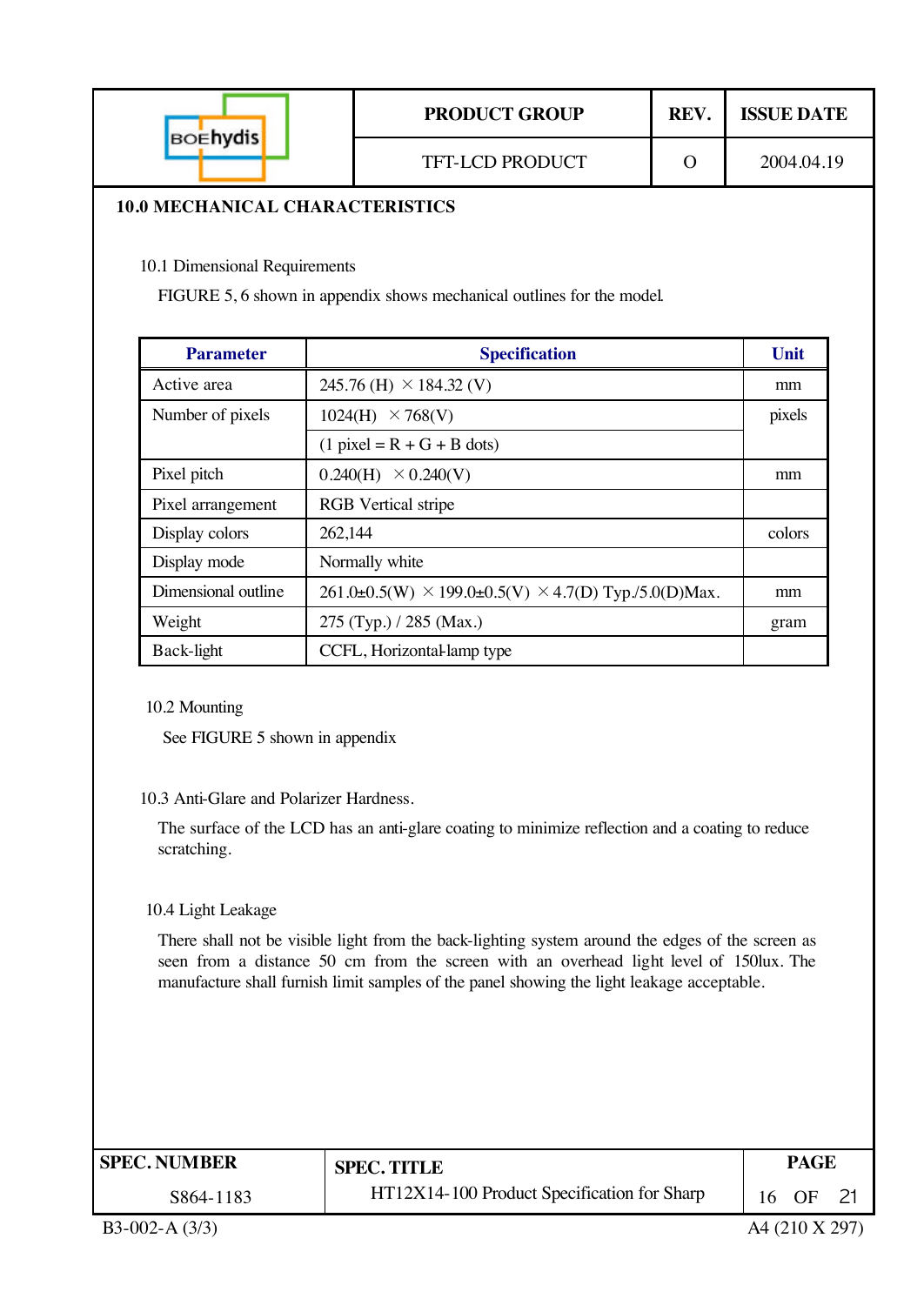| <b>BOENVdis</b> | <b>PRODUCT GROUP</b>   | REV. | <b>ISSUE DATE</b> |
|-----------------|------------------------|------|-------------------|
|                 | <b>TFT-LCD PRODUCT</b> |      | 2004.04.19        |

#### **11.0 RELIABILITY TEST**

| N <sub>o</sub> | <b>Test Items</b>                                    | Conditions                                                                                                       |  |
|----------------|------------------------------------------------------|------------------------------------------------------------------------------------------------------------------|--|
| $\mathbf{1}$   | High temperature storage test                        | Ta = $60 °C$ , 240 hrs                                                                                           |  |
| $\overline{2}$ | Low temperature storage test                         | Ta = $-20$ °C, 240 hrs                                                                                           |  |
| 3              | High temperature operation Test                      | Ta = 50 $^{\circ}$ C, 240 hrs                                                                                    |  |
| $\overline{4}$ | High temperature $&$ high humidity<br>operation test | Ta = 50 °C, 80 %RH, 240 hrs                                                                                      |  |
| 5              | Low temperature operation test                       | Ta = $0 °C$ , 240 hrs                                                                                            |  |
| 6              | Thermal shock                                        | Ta = -20 °C $\leftrightarrow$ 60 °C (30 min), 100 cycle                                                          |  |
| $\overline{7}$ | Vibration test<br>(non-operating)                    | Frequency : $10 \sim 500$ Hz<br>Gravity/AMP : 1.5G<br>Period<br>$: X, Y, Z$ 30 min                               |  |
| 8              | Shock test<br>(non-operating)                        | Gravity<br>: 220G<br>Pulse width<br>: 2ms, half sine wave<br>$\pm X$ , $\pm Y$ , $\pm Z$ Once for each direction |  |
| 9              | Electrostatic discharge test                         | Air<br>: 150 pF, $330 \Omega$ , 15KV<br>Contact<br>: 150 pF, 330 $Q$ , 8KV                                       |  |

| <b>SPEC. NUMBER</b> | <b>SPEC. TITLE</b>                          | <b>PAGE</b>    |  |
|---------------------|---------------------------------------------|----------------|--|
| S864-1183           | HT12X14-100 Product Specification for Sharp | 1 17 OF 21     |  |
| $B3-002-A(3/3)$     |                                             | A4 (210 X 297) |  |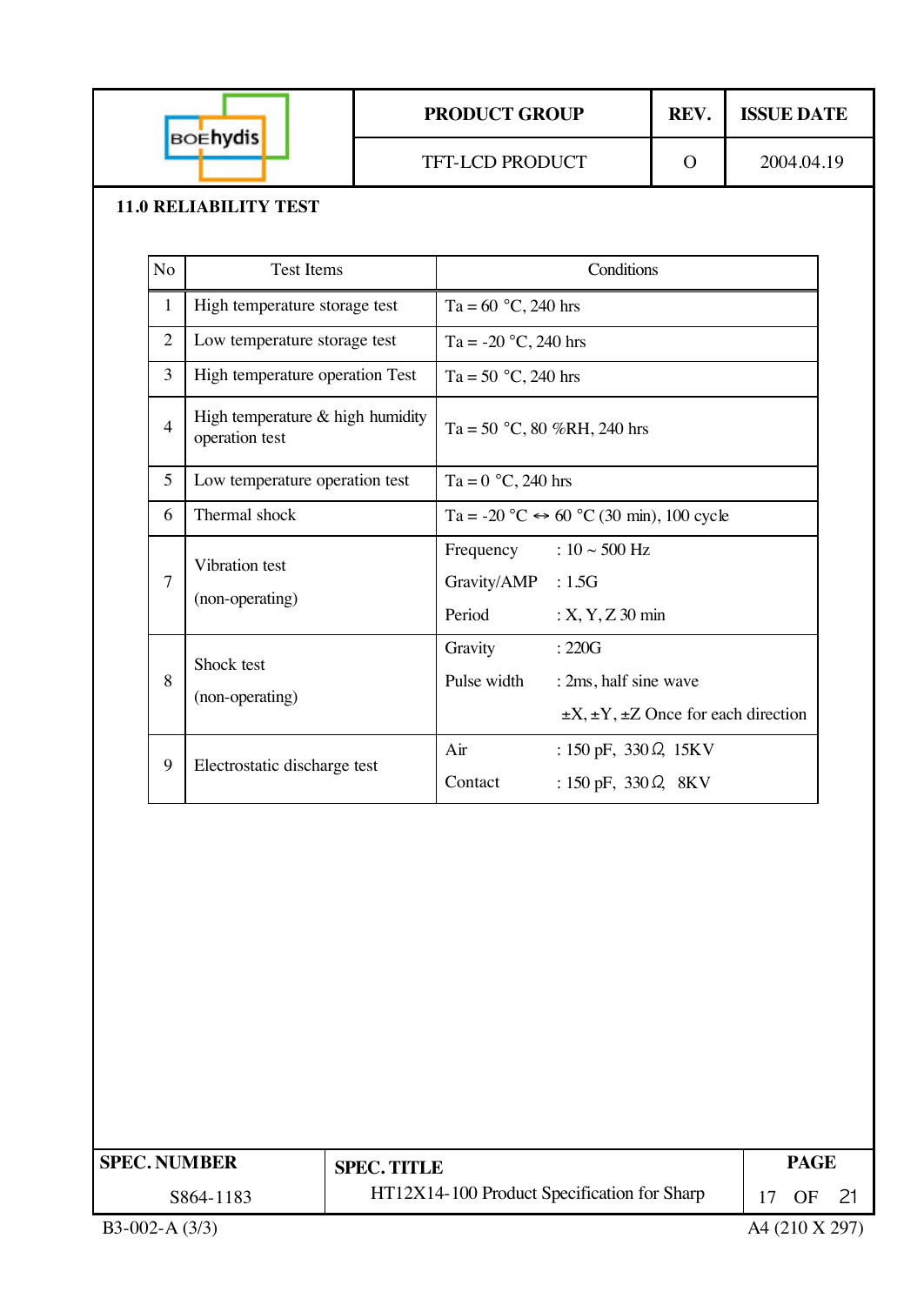|                                              | <b>PRODUCT GROUP</b>                                                                                                                                                                                                        | REV.     | <b>ISSUE DATE</b> |
|----------------------------------------------|-----------------------------------------------------------------------------------------------------------------------------------------------------------------------------------------------------------------------------|----------|-------------------|
| <b>BOEhydis</b>                              | <b>TFT-LCD PRODUCT</b>                                                                                                                                                                                                      | $\Omega$ | 2004.04.19        |
| <b>12.0 HANDLING &amp; CAUTIONS</b>          |                                                                                                                                                                                                                             |          |                   |
| 12.1 Cautions when taking out the module     |                                                                                                                                                                                                                             |          |                   |
|                                              | • Pick the pouch only, when taking out module from a shipping package.                                                                                                                                                      |          |                   |
| 12.2 Cautions for handling the module        |                                                                                                                                                                                                                             |          |                   |
|                                              | • As the electrostatic discharges may break the LCD module, handle the LCD module with care.<br>Peel a protection sheet off from the LCD panel surface as slowly as possible.                                               |          |                   |
|                                              | • As the LCD panel and backlight element are made from fragile glass material, impulse and<br>pressure to the LCD module should be avoided.                                                                                 |          |                   |
| chemicals for cleaning.                      | • As the surface of the polarizer is very soft and easily scratched, use a soft dry cloth without                                                                                                                           |          |                   |
|                                              | • Do not pull the interface connector in or out while the LCD module is operating.                                                                                                                                          |          |                   |
|                                              | • Put the module display side down on a flat horizontal plane.                                                                                                                                                              |          |                   |
| • Handle connectors and cables with care.    |                                                                                                                                                                                                                             |          |                   |
| 12.3 Cautions for the operation              |                                                                                                                                                                                                                             |          |                   |
|                                              | • When the module is operating, do not lose MCLK, DE signals. If any one of these signals<br>were lost, the LCD panel would be damaged.                                                                                     |          |                   |
| damaged.                                     | • Obey the supply voltage sequence. If wrong sequence were applied, the module would be                                                                                                                                     |          |                   |
| 12.4 Cautions for the atmosphere             |                                                                                                                                                                                                                             |          |                   |
|                                              | • Dewdrop atmosphere should be avoided.                                                                                                                                                                                     |          |                   |
|                                              | • Do not store and/or operate the LCD module in a high temperature and/or humidity<br>atmosphere. Storage in an electro-conductive polymer-packing pouch and under relatively low<br>temperature atmosphere is recommended. |          |                   |
| 12.5 Cautions for the module characteristics |                                                                                                                                                                                                                             |          |                   |
|                                              | • Do not apply fixed pattern data signal to the LCD module at product aging.                                                                                                                                                |          |                   |
|                                              | • Applying fixed pattern for a long time may cause image sticking.                                                                                                                                                          |          |                   |
| 12.6 Other cautions                          |                                                                                                                                                                                                                             |          |                   |
|                                              | • Do not disassemble and/or re-assemble LCD module.                                                                                                                                                                         |          |                   |
|                                              | • Do not re-adjust variable resistor or switch etc.                                                                                                                                                                         |          |                   |
|                                              | • When returning the module for repair or etc, please pack the module not to be broken. We<br>recommend using the original shipping packages.                                                                               |          |                   |
| <b>SPEC. NUMBER</b>                          | <b>SPEC. TITLE</b>                                                                                                                                                                                                          |          | <b>PAGE</b>       |
| S864-1183                                    | HT12X14-100 Product Specification for Sharp                                                                                                                                                                                 |          | 18<br>OF<br>21    |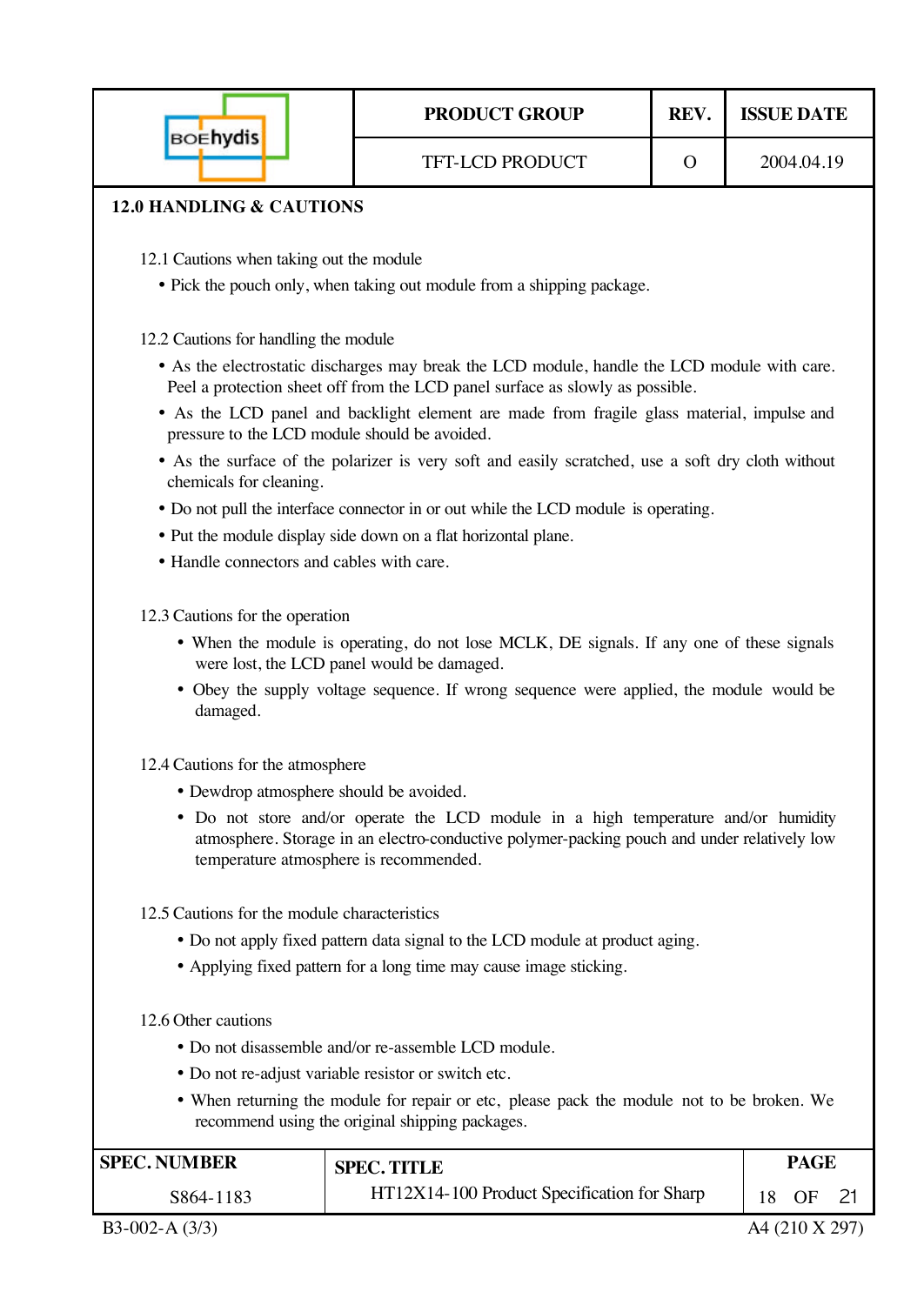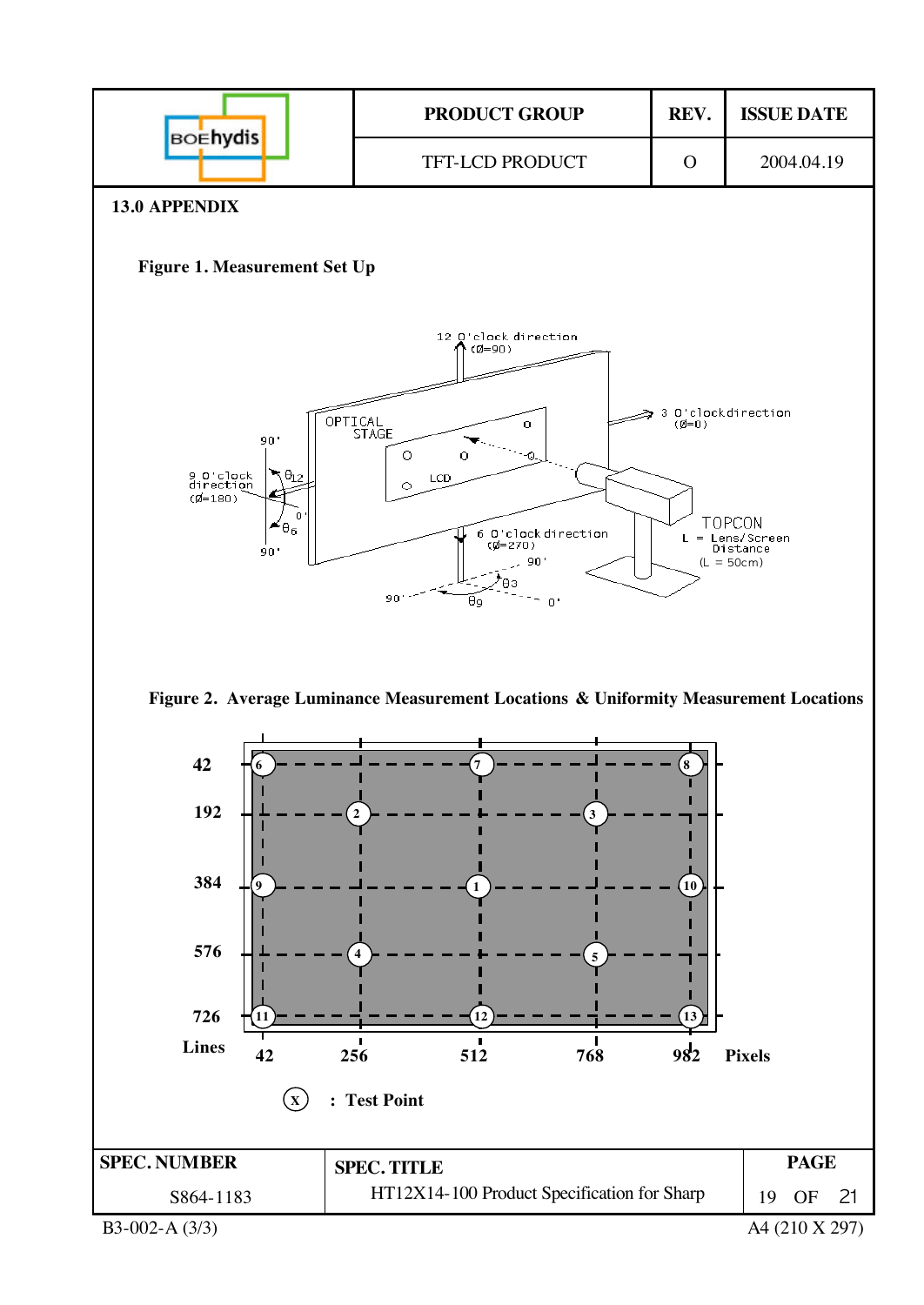